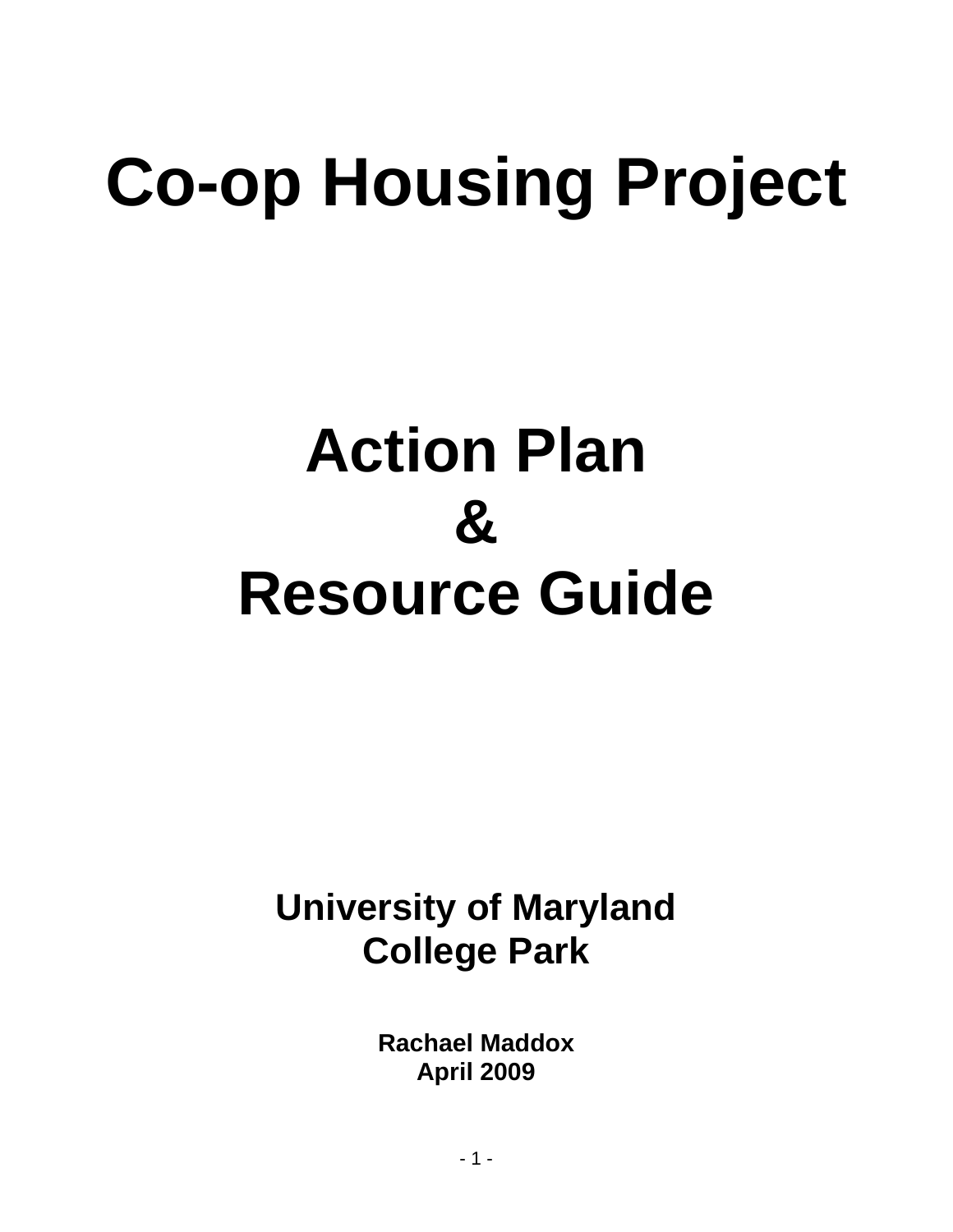# **Table of Contents**

|  | Co-op Housing in College Park: What, Why and How?                                                     |  |
|--|-------------------------------------------------------------------------------------------------------|--|
|  |                                                                                                       |  |
|  |                                                                                                       |  |
|  |                                                                                                       |  |
|  | <b>STEP 1: Build a Coalition</b>                                                                      |  |
|  | Who should we include in the CORE group and prospective member-owners?Pages 5-6                       |  |
|  |                                                                                                       |  |
|  |                                                                                                       |  |
|  |                                                                                                       |  |
|  |                                                                                                       |  |
|  | <b>STEP 2: Form a Financial Strategy</b>                                                              |  |
|  |                                                                                                       |  |
|  |                                                                                                       |  |
|  |                                                                                                       |  |
|  |                                                                                                       |  |
|  |                                                                                                       |  |
|  |                                                                                                       |  |
|  |                                                                                                       |  |
|  | <b>STEP 3: Get Legal</b>                                                                              |  |
|  |                                                                                                       |  |
|  |                                                                                                       |  |
|  |                                                                                                       |  |
|  |                                                                                                       |  |
|  | <b>STEP 4: Develop a Constitution</b>                                                                 |  |
|  |                                                                                                       |  |
|  |                                                                                                       |  |
|  |                                                                                                       |  |
|  |                                                                                                       |  |
|  | <b>STEP 5: Work toward a Diverse Community</b>                                                        |  |
|  |                                                                                                       |  |
|  |                                                                                                       |  |
|  | <b>STEP 6: Find the Perfect House</b>                                                                 |  |
|  |                                                                                                       |  |
|  |                                                                                                       |  |
|  |                                                                                                       |  |
|  | <b>STEP 7: Spread the Movement</b>                                                                    |  |
|  |                                                                                                       |  |
|  |                                                                                                       |  |
|  |                                                                                                       |  |
|  |                                                                                                       |  |
|  |                                                                                                       |  |
|  |                                                                                                       |  |
|  |                                                                                                       |  |
|  | (Resources that are referenced throughout the document are numbered in the following format: $(R1)$ , |  |
|  | (R2), (R3), then as 1, 2, 3, accordingly in the Resource Guide.                                       |  |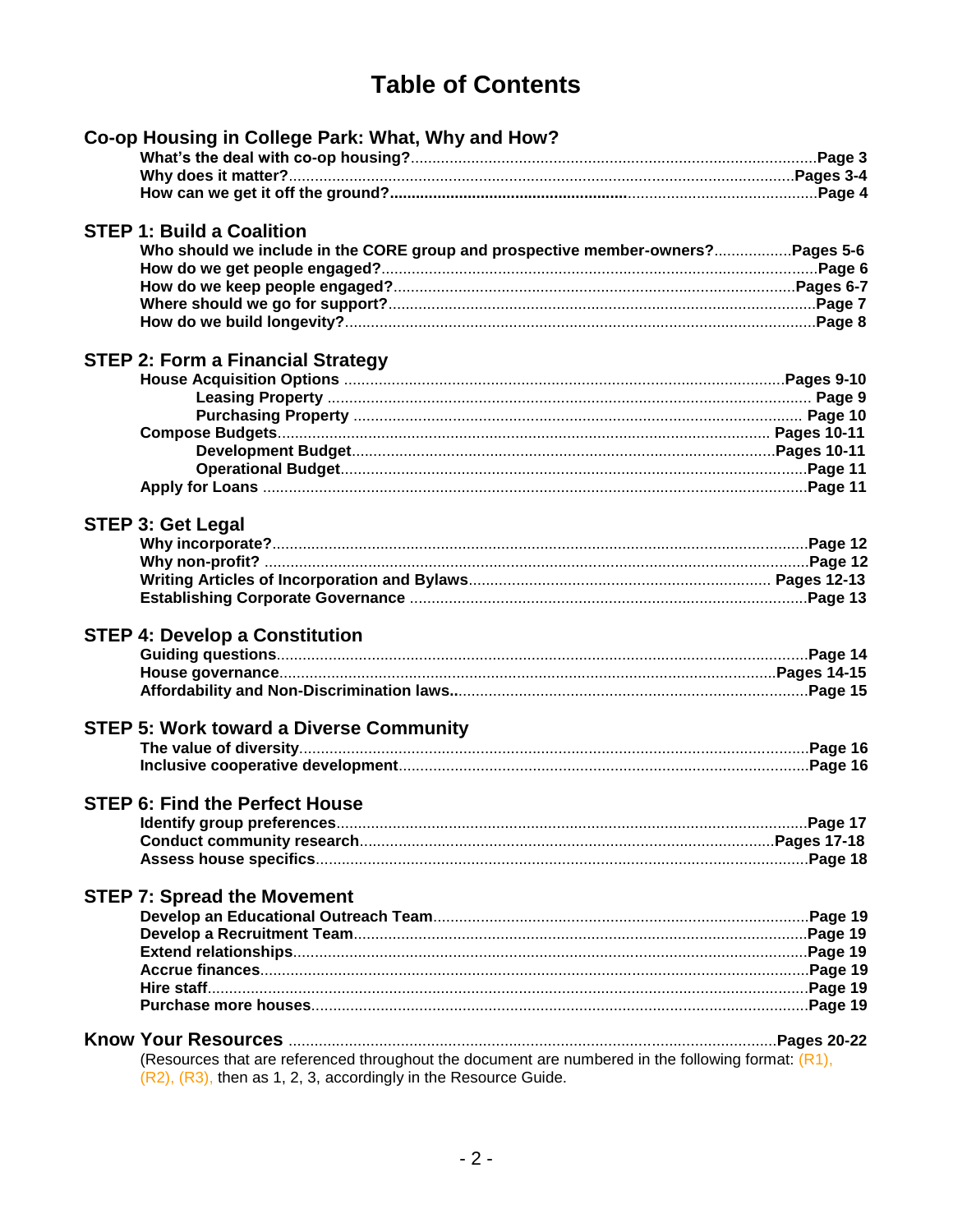# **Co-op Housing in College Park: What, Why and How?**

# **WHAT"s the deal with "co-op housing"?**

#### **→ Community Oriented**

 Co-op housing is for people who want to live in an especially fun, empowering and pro-active community. A collective spirit resides in co-ops and revolves around **shared meals, shared decision-making, shared-ownership, and shared living space**. The community component that arises from co-op housing is one of its most appealing qualities.

#### $→$  **Student-Ownership**

- Owning the house gives dwellers the **power to actualize their values**. For instance, let's say there's a group of people who are dedicated to living sustainably. Because they own their house, they have the right to dig up the back yard and plant a garden, or install some solar panels on their roof. More, simple things such as having pets or painting the walls—these are all things you have the autonomy to do when you own the place you live.
- Legally and financially speaking, the house property is owned by the **cooperative corporation**. And like any corporation, the cooperative corporation is owned by its share holders—the people living in the house—the **member-owners**.
- After purchasing the initial share into the co-op, member-owners pay **monthly "carrying charges"** (coop jargon for *rent*) that includes the mortgage, utilities, food (*3 meals a day!*) and house maintenance. When a member-owner moves out of the co-op, the share is sold back to the corporation and someone new purchase it.

#### $\rightarrow$  **Democratic Decision-Making**

- In co-op housing **every person has equal say in the decisions of the house**. House meetings are held weekly to discuss matters such as food purchasing, chores and duties, parties and programs, new members, and problems or ideas.
- Each house decides on the specific way it will run these meetings based on the size and needs of the group, but in every circumstance one person has one and only one vote. Groups usually aim to practice **consensus-building models** and win-win situations.

# **WHY do cooperatives matter?**

#### **Affordability**

Co-ops are renowned for their bang-for-the-buck! There are 3 main reasons why co-op housing is so affordable:

- **1)** Instead of renting from a for-profit corporation, co-ops are owned by the members who prioritize affordability and financial fairness through a **non-profit financial structure**.
- **2)** Each member-owner contributes 5 hours a week to the house in **sweat equity** (chores and house maintenance) so that no funds need to be spent on those things.
- **3)** Co-ops take the **"divide & conquer" approach to food and utilities**—also utilizing economies of scale so that everyone pays less for items purchased in bulk.

#### $→$  **Reversed Ownership Opportunities**

- Arguably, some of the most **systemic societal ills can be traced back to inequitable ownership** opportunities.
	- **Discrimination against minorities** in the U.S., especially African Americans, has surfaced both legally and socially, past and present—from laws preventing ownership, to biases denying it.
	- **Discrimination against students** in the U.S. is also a wide-spread issue. Students on the one hand are equated to second-class citizens not worthy of respect or opportunities, and on the other hand regarded as merely *temporary* low-income citizens, therefore not worthy of qualifying for low-income aide.
	- **The richest 1% of households in the U.S. owned 33.4% of the nation"s wealth and the next 19% owned 51% of the nation"s wealth** in 2006 (Domhoff 1). That's over 80% of the nation's wealth held by only 20% of the population.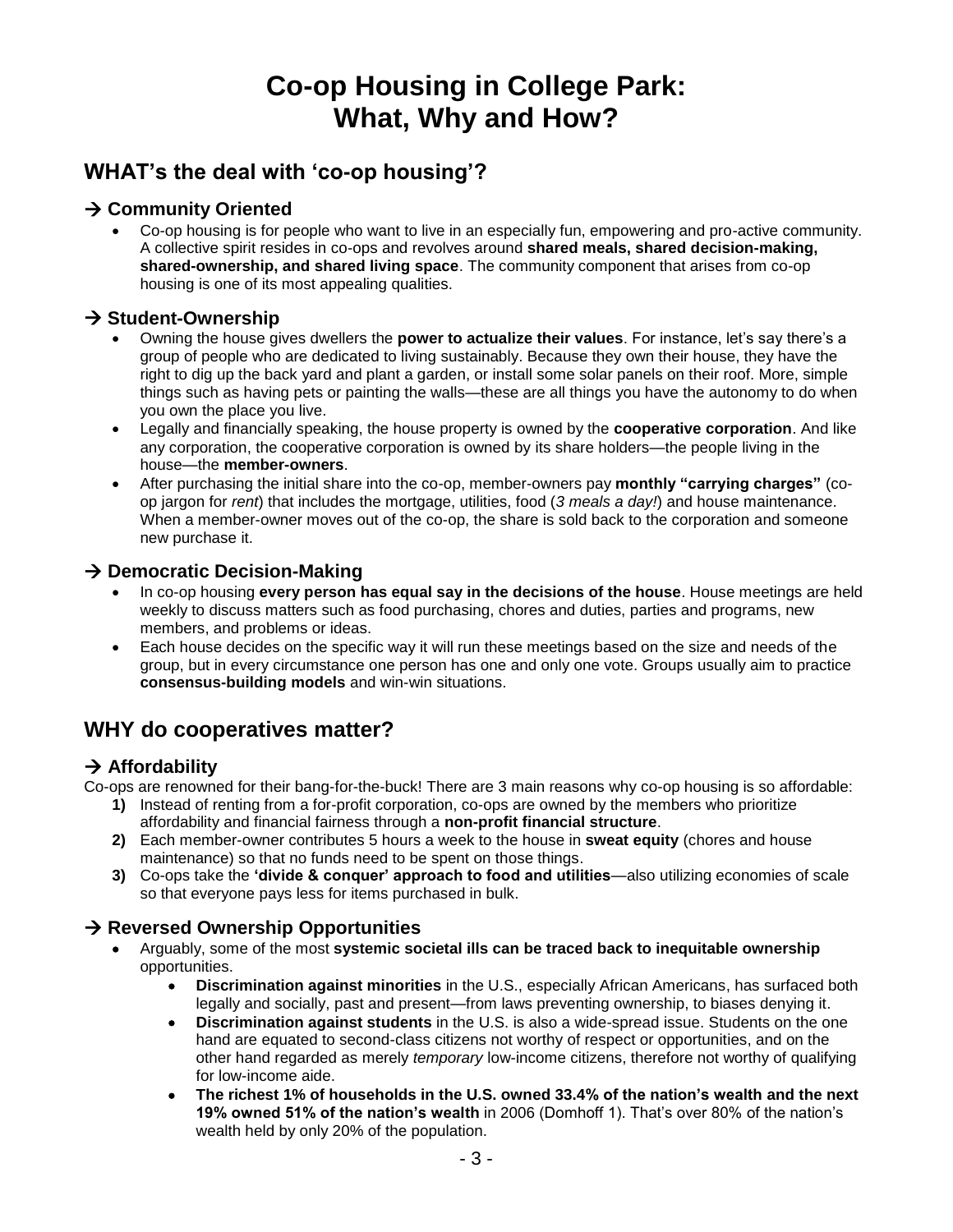- The racial distribution of wealth is even more unequally distributed, with **the average black household owning merely 9% of the wealth of the average white household** in 2006 (Domhoff 3).
- Cooperative housing is *one step* in the direction of reversing inequitable and discriminatory ownership opportunities. It is not merely an initiative for community—but it holds deep political justice values aligned with **equality, fairness, opportunity and participation**.

#### $\rightarrow$  Sustainability

- Preserving the planet is impossible to do alone. Yet a community has the power to choose a sustainable life-style and hold each other accountable.
- Efforts that might feel silly for one person to do alone are quite efficient for a community to do together (composting, gardening, dumpster-diving, etc.).
- Initiatives that would be too expensive for one family to pursue are more affordable in a cooperative of 20+ people (solar-panel installation, transforming your house to be more energy efficient, etc.).

### **→ Community Reborn**

- Living with a group of people that become an extended family is a community-experience hard to match shared meals, shared living space, and shared responsibility for the success of the house is an incredible bonding experience that often results in life-long relationships.
- Always having someone there to talk to about your day, classes, the meaning of life, and the weather is another perk to the rebirth of community through cooperative housing.
- Community is also a way of spreading roots and discovering the pros and cons of conditions of life in a certain area. With long-lasting care for such conditions, community has the power to influence its surroundings for the better. Imagine a College Park with flava!

### **Personal Growth & Responsibility**

The cooperative experience often leaves member-owners expressing how much they grew personally (re: Universities to Model After from Section 1 of the thesis). The following are a number of ways in which co-opers have expressed their evolution through living in the co-ops. I've learned to...

- Be responsible and accountable to a group
- Compromise
- Step up to the plate through initiative-based participatory democracy
- Manage the ins and outs of a house
- Expand my comfort zone to include living in a large group of diverse people
- Become more confident by taking on new challenges with a supportive and encouraging network
- Develop stronger and better supported moral beliefs

## **HOW can we get it off the ground?**

A co-op house can take anywhere from 1 to 2 years to establish. **We're aiming to have the first co-op house in College Park by Fall 2010**. We are confident that this goal is possible, especially if the following steps are executed with passion and collaboration!

#### **7 STEPS TO CO-OP HOUSING:**

- **1 → Build a Coalition**
- **2 → Form a Financial Strategy**
- $3 \rightarrow$  Get Legal
- **4 → Write a Constitution**
- **5 Work toward a Diverse Community**
- **6 Find the Perfect House**
- **7 → Spread the Movement**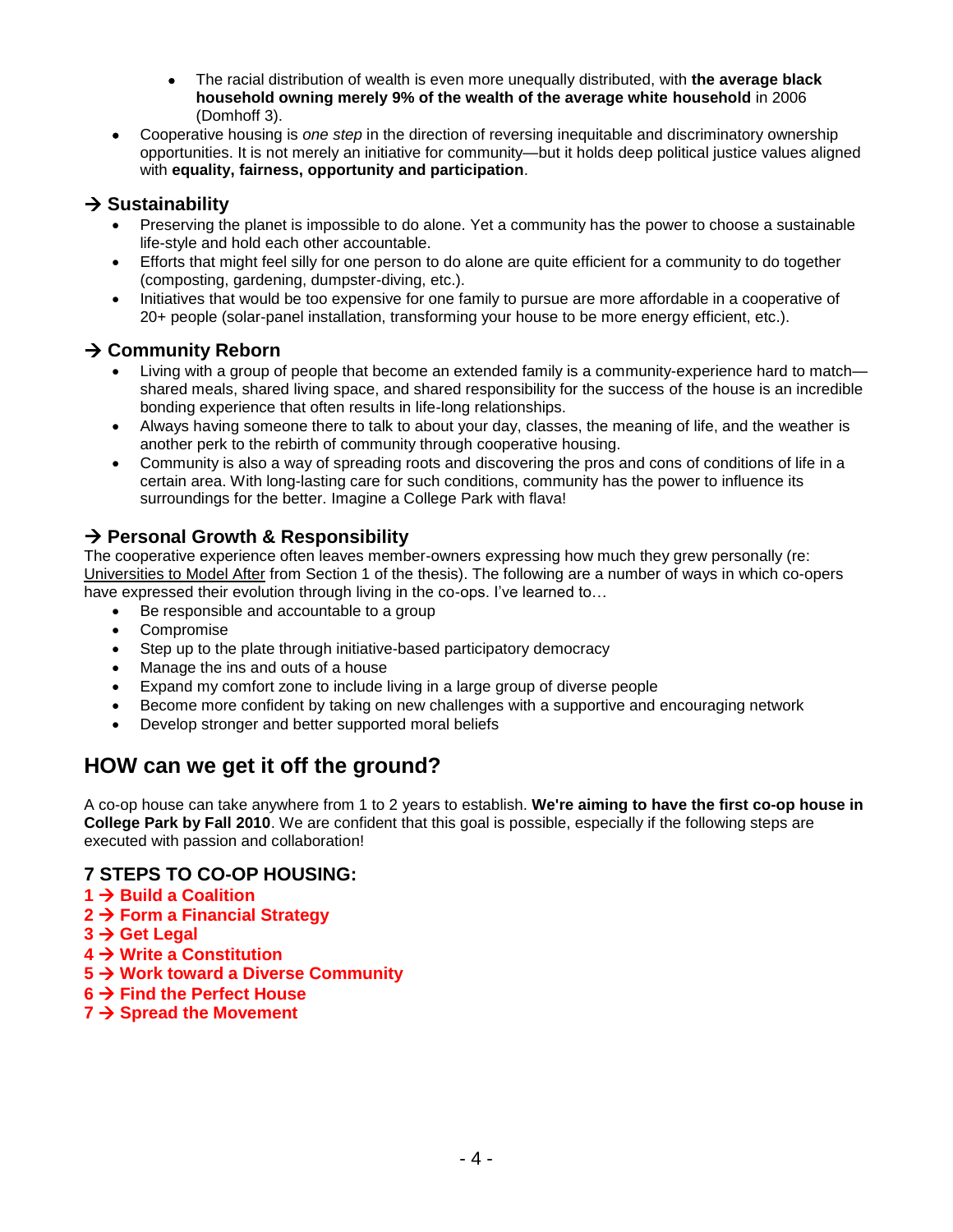# **STEP 1: Build a Coalition**

#### So you want to start a movement, ey? *Where are all your movers and shakers?*

**First, gather the CORE group** – a small group of 6 to 10 dedicated people who will become the first member-owners of the co-op. This group will be pivotal in making everything come together. Since this group will be the original member-owners, make sure it is a group of people who share similar values and would enjoy living together.

**Then, engage and educate the larger COMMUNITY** – including student leaders, student groups, student government, administrators, faculty & staff, city and county officials, members of the food co-op, Off-Campus Housing services, local Washington DC area co-op houses, other university co-ops, and so forth. These are people to reach out to when you're looking for the remaining member-owners, as well as legal, financial and community support.

## Who should we include in the CORE group and prospective member-owners?

While the first co-op house is not necessarily limited to students, students are well-networked in this area and an easy starting point for gaining attraction and momentum. Here are some of the key places to look for the CORE group and prospective member-owners:

→ Student Groups: Groups that focus on social justice, community, democracy, and sustainability are good places to start. Additionally, keep in mind one of the greatest strengths of co-op housing is its potential to reverse ownership structures. Let's invite groups of all backgrounds and interests! Here's a list of potential organizations that have expressed interest in engaging in co-op housing:

- Community Roots
- Students for a Democratic Society
- Feminism Without Borders
- Pride Alliance
- UMD for Clean Energy
- Student Power Party
- **NAACP**
- Pan-Hellenic Greek Organizations
- Maryland Food Collective
- Latino Student Union
- **TerpVets**
- Asian American Student Union
- Many, many more!

→ Student Leaders: While many student leaders might be too busy to be part of the CORE group, they can certainly help identify others who have more room in their schedules. Also, co-op housing could be a great way to bring together leaders from different groups all under the same roof.

→ **Diverse Students:** While it is key to form a group of people with similar values and who will have good house chemistry, it is also central to the mission of this project to include people of dissimilar backgrounds. Start at varying student groups and go from there.

→ **Transfer Students:** This is a great group of people to include in the co-op housing since they are often looking for both housing and community. Outreach here might be a bit challenging, but posting fliers targeting transfer students, as well as reaching out to Admissions to see if there is a list-serve would be a good start.

→ Graduate Students: Grad students at UMD are in great need of affordable, community-based housing, and as a result a majority of grad students move to surrounding neighborhoods and cities. Engaging grad students and encouraging their involvement is a strategic step for them and for forwarding the movement. Start by speaking with professors and department heads to identify key grad students to involve.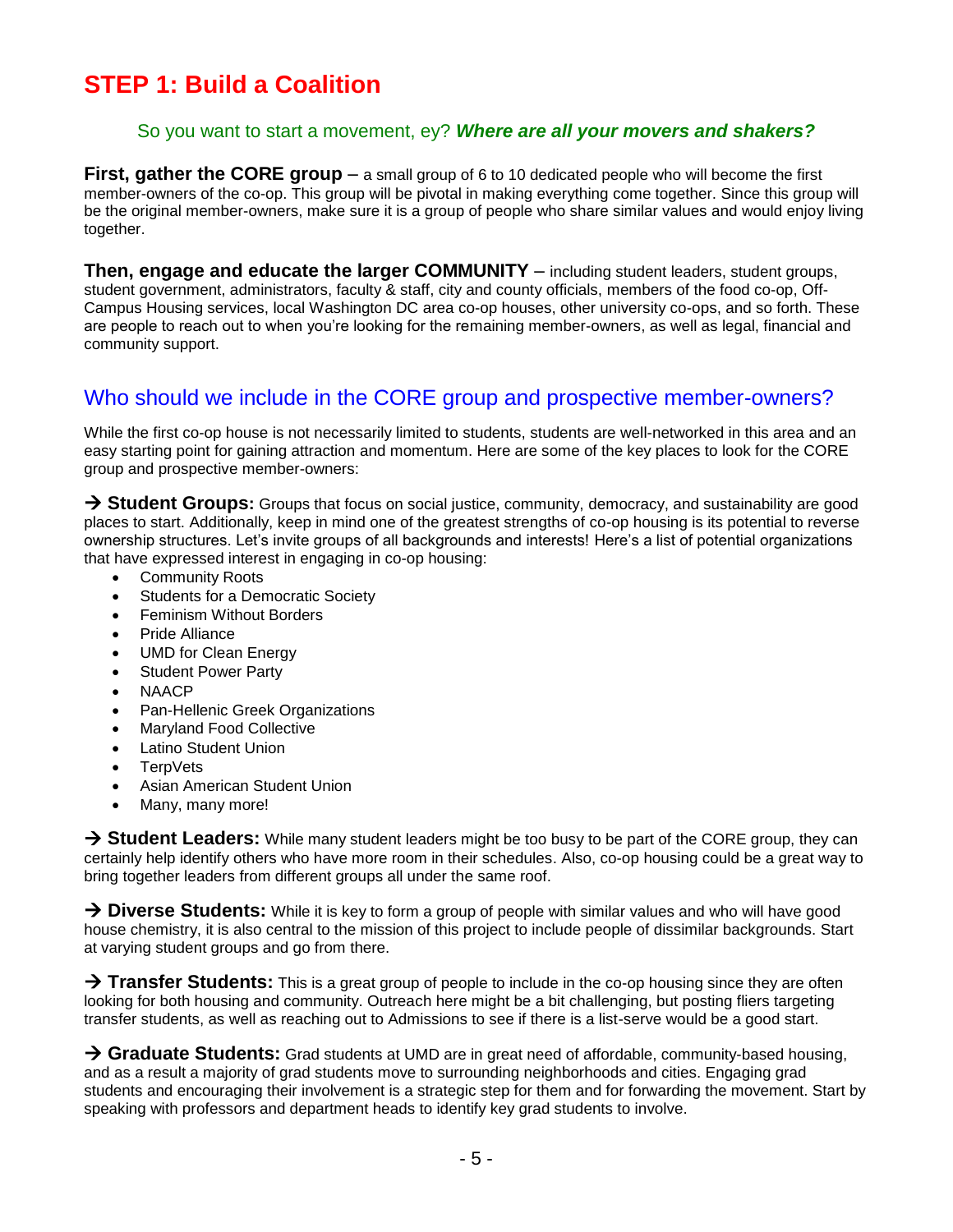→ Living & Learning Programs: UMD is renowned for their successful Living & Learning programs and the experiences students report after going through the programs. These students might be especially receptive to continuing their immersive experiences. Contact the following Program Leaders to give a short presentation about co-op housing & invite people to join:

- CIVICUS: Sue Briggs (R1)
- Global Communities: (R2)
- University Honors (R3)
- College Park Scholars (R4)
- Writer's House (R5)
- Language House (R6)

**→ Friends:** Don't forget to include the obvious—your friends! Talk, talk, talk the co-ops up and invite people to come to a meeting or dinner.

## How do we get people engaged?

→ Present to Target Groups: This will most likely be the best way to get new people engaged, and if nothing else, get the co-op housing initiative known and understood. Knowledge = momentum with cooperative housing, so spreading as much knowledge as possible is essential. Start with the student groups and Living & Learning programs mentioned above. Then reference the example presentation we created. (R7)

→ Creative Interest Meetings: Generating an engaging and inclusive atmosphere at the meetings is an essential way of showing prospective member-owners what living and managing a co-op might be like. Work with your CORE team to develop educational and engaging interest meetings. These might include guiding questions related to what the groups' vision of community consists of or why co-op housing seems desirable. Then reference some interest meetings that other university co-ops have created. (R8, 9)

→ Publicize: Word-of-mouth, sharp fliers, Diamondback articles (R10), Facebook group (R11), tabling in front of STAMP and announcements in class are a great way to include new people in the co-op movement. Educating the public is also an essential step to gaining momentum and support.

## How do we keep people engaged?

**→ Build Relationships:** Remember, part of what sets co-op housing apart from the rest is the communitycentered approach. Going beyond talking only about the co-op housing project and really beginning to understand each others values, personalities, strengths and weaknesses makes people feel connected to the people, not just the process.

**→ Build Community:** Similar to building relationships, building a sense of a collective whole is essential for keeping people engaged. Hosting pot-luck dinners, parties, picnics, bike rides, movie nights and various other community-centered activities will bring the group closer together and build momentum for living together. In order to maintain the base, fostering relations with new people to make them feel welcomed—**don"t be exclusive and clicky!** To dig deeper into community potential, try some of the activities suggested by Harry Boyte in his book The Citizen's Solution. (R12)

→ Be Organized: Meetings should be planned in advanced with set weekly time and location. In order to keep track of all the interest you're getting, keep a spreadsheet of contacts and note their affiliation. (For example, Jen Ward: prospective member-owner, Jim Jones: development assistance). Additionally, invite all interested parties to join the Facebook group and maintain communication about updates and progress.

→ **Maintain the Blog:** [www.coophousingproject.blogspot.com](http://www.coophousingproject.blogspot.com/) is the blog we've started to keep people informed about our progress and meetings. Updating this blog can be a shared responsibility between CORE members for the sake of anyone who misses a meeting, or simply to catch someone new up to speed.

→ Set Goals: Reasonable, clear and achievable goals have the power to build momentum and confidence. A developed timeline of goals leading up to Fall 2010 (R13) and house implementation is the best way to keep the group on track. Be open and clear about group goals, and celebrate accomplishments—even small ones.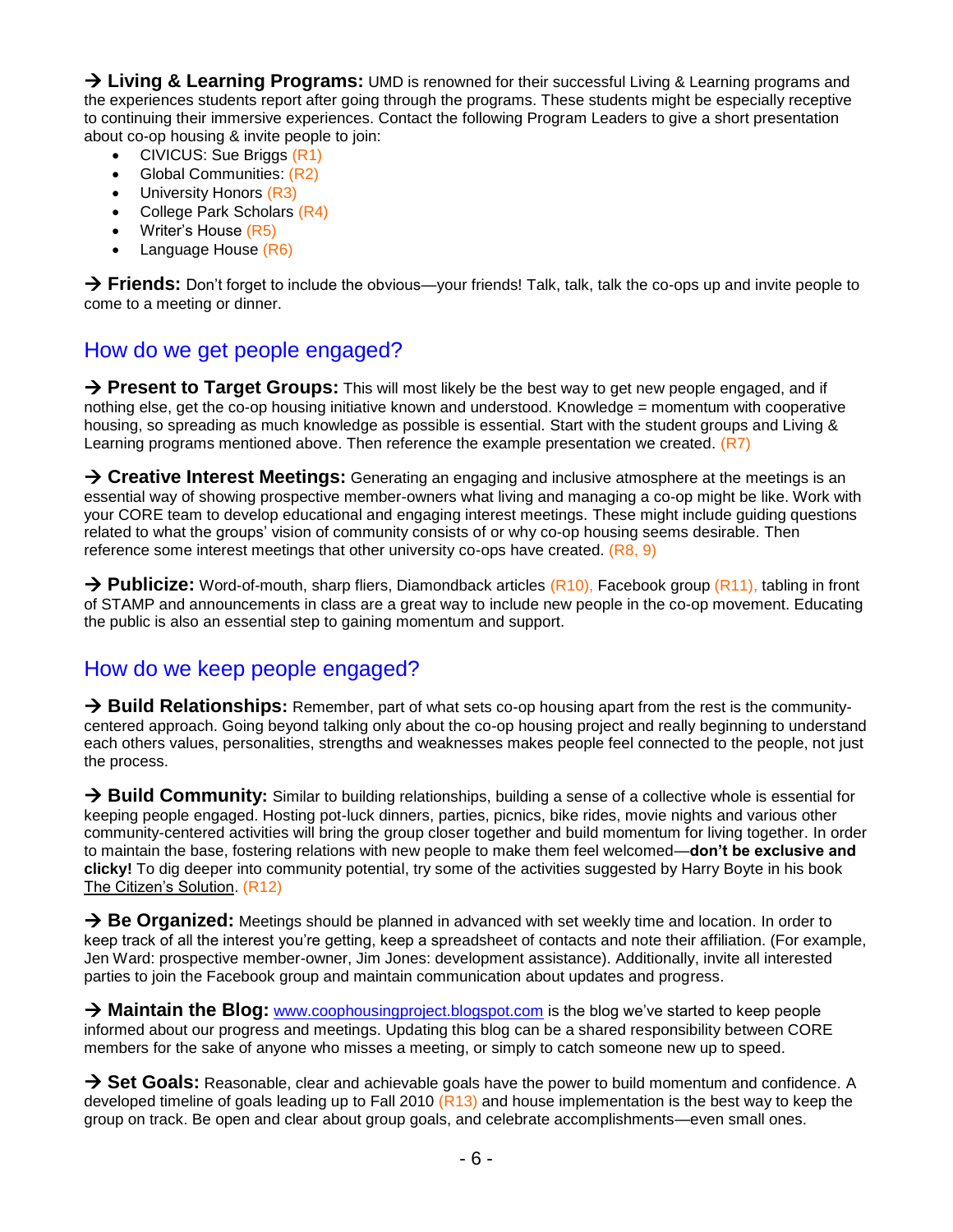→ Delegate Responsibility: Make sure it's clear who is doing what tasks and develop a system that holds each other accountable. One person should not be carrying the weight of the group, since after all, this is a collective effort. In order to ensure this does not happen, each person in the CORE group should be responsible for a roughly equal amount of the tasks at hand. Through dialoguing, encouraging initiative, and consensusbuilding, the group should decide on an organizational structure that has little hierarchy. More information on this is below in Develop a Constitution and Develop By-Laws.

→ Get Official: Create a Student Group with the sole mission of starting cooperative housing in the UMD community. 25 students will need to sign up as members in order to be recognized by the SGA. The sooner this happens, the sooner the group can apply for funding.

# Where should we go for support?

→ NASCO: North American Students of Cooperation is an excellent resource and spring board for students just beginning their housing co-ops. **Jim Jones** (R14) is our current point of contact and here to support us in any way possible, especially in terms of sending resources about financial plans and by-laws. Also, NASCO has produced a **Co-op Development Organizer"s Handbook** (R15) that is essential reading for each CORE member of the group.

→ SGA: Once the group becomes official, the SGA will have the power to write and pass legislation including financial support for student housing co-ops. **Josef Parker** (R16) is the Neighborhood Legislator and very supportive of co-op housing.

→ Off-Campus Housing: Once the co-op is established, leaving fliers and information at the Off-Campus Housing office will be a great way of spreading the word. Also, **Adrienne Hamcke-Wicker** (R17) is the Assistant Director of Off-Campus Housing Services and a strong supporter of our initiative.

→ Faculty and Staff: In order for the cooperative to have continuity throughout the years, finding a faculty or staff member with expertise and experience to advise the group is essential. This person can provide long-term guidance needed to keep the co-op alive and healthy, especially in the areas of long-term maintenance and finance. Sometimes co-op organizations hire a management person to help with these technical areas, but still own and control the house themselves. Read more about this below in **Form a Financial Strategy** and **Keep the Movement Alive.**

→ City and County Council: Here is where you can direct your questions about finding the perfect house, organizations with potential funds, and community history. **Eric Olson** (R18) is a Prince George's County Councilperson, past College Park City Council Person and a strong supporter of co-op housing. Also **Stephan Brayman** (R19) and **Stephanie Stullich** (R20) are current City Council members who have agreed to meet and would be very interested in helping our initiative. They are involved in the **College Park City-University Partnership** (R21) that has a number of foreclosed upon homes they could be willing to sell to our initiative at a lower rate. The Mayor of College Park, Stephen Brayman is someone to meet with as well and gain support from down the road.

→ UMD Administration: VP of Administrative Affairs Anne Wiley (R22) and VP of Student Affairs Linda **Clement** (R23) are two people with interest in co-op house and power in the UMD administration. While our initiative intends to be fully student owned and managed, the university might be willing to filter funds into the initiative if they see it as a valuable and effective housing option for College Park—an area with high quality housing demands.

→ Local Co-op Houses: In nearby Takoma Park there are a number of cooperative houses. One house in particular, the Manor Circle House, was recently started by **Ryan McAllister** (R24) who has offered to assist the group with constitution building and non-violent communication workshops.

→ Maryland Food Co-op (R25): Professionals in collectivism, this is a great group of people to reach out to for help with the By-Laws and procedural questions. Also, the Food Co-op could potentially contribute a small amount of funding for various efforts. Once the housing co-op is established, an alliance with the food co-op would be a tremendous asset to both groups for food purchasing purchases and enhancing collective culture at UMD.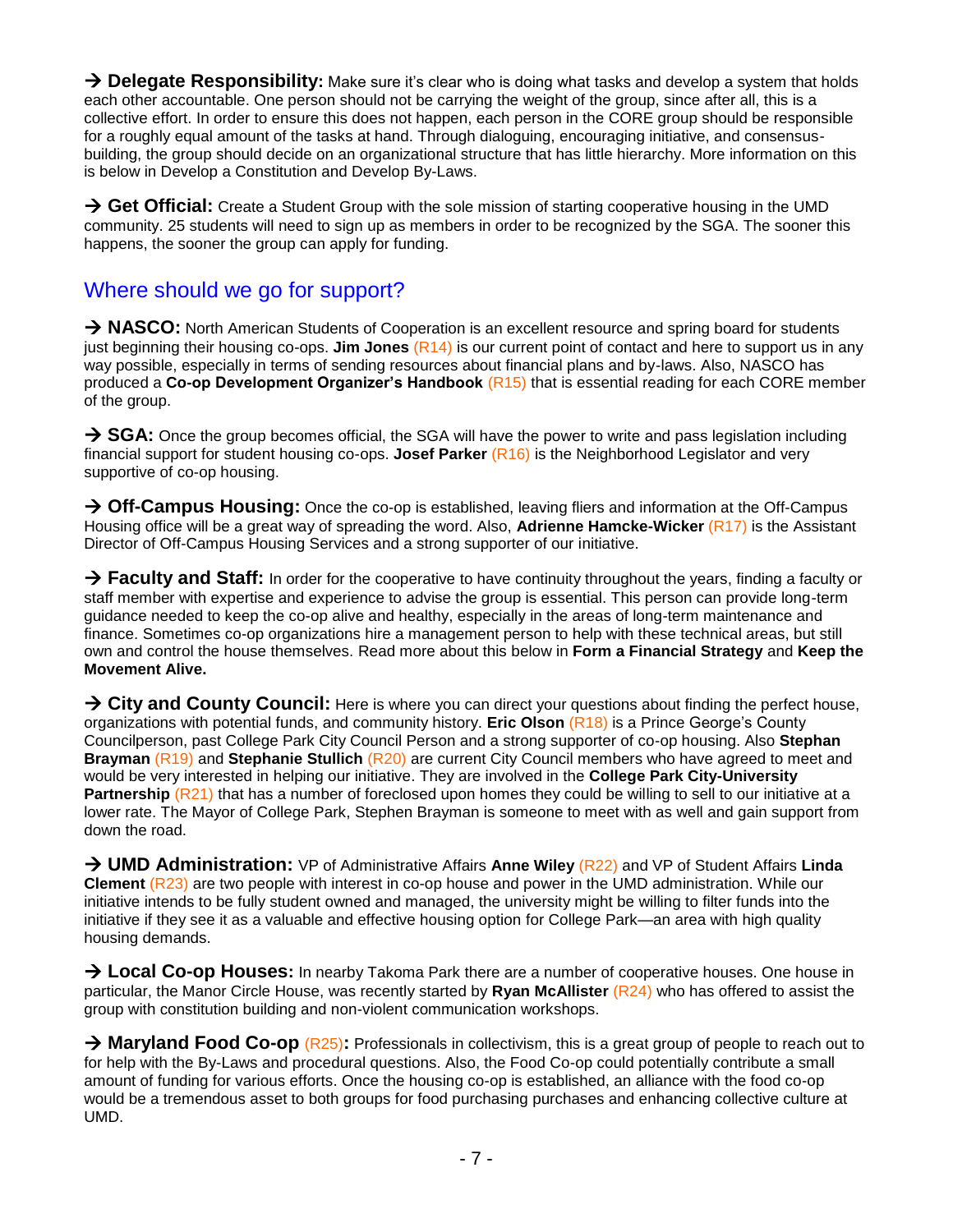→ Other University Housing Co-ops: University of Michigan, University of California Berkeley, and University of Texas are three large state schools with renowned co-op housing programs. Contacts from **University of Michigan's Inter-Cooperative Council (R26)** have offered to help our initiative, especially regarding procedural technicalities of membership and student turnover.

# How do we build longevity?

→ **Advisory Committee:** As organizers begin to build support from the various groups listed, formalizing this support through an Advisory Committee is an official way to foster success. While we are interested in co-op housing for purposes of member-control and empowerment, this does not mean we should not seek outside help. As the NASCO Handbook puts it, "As long as the Advisory Committee maintains an advisory capacity—not a decision making capacity—it will not affect the 'cooperative' nature of the organization" (25). An Advisory Committee can serve as a tremendous resource for the group, supporting the mission, purpose, and methods of the co-op, as well as provide advice and technical assistance.

→ **Committee Members:** Advisory Committee members should be people from the community that understand the benefits of cooperatives and have the time and skills to contribute. The NASCO Handbook lists the following positions as effective resources:

- **Fundraiser** to gather financial support from the community
- **Community leader** to help build a base of support
- **Lawyer** to serve as a legal advisor
- **Architect** to do some drawings for changes to potential houses
- **Loan officer** to provide assistance getting loans
- **University staff** to serve as a link and offer services
- **Co-op staff person** to server as a point of reference for committee members and provide advice and encouragement to the organizers

→ Staff Person: Co-op corporations often hire a Staff Person to ensure the longevity of the co-op. Read more about this below in **Form a Financial Strategy** and **Keep the Movement Alive.**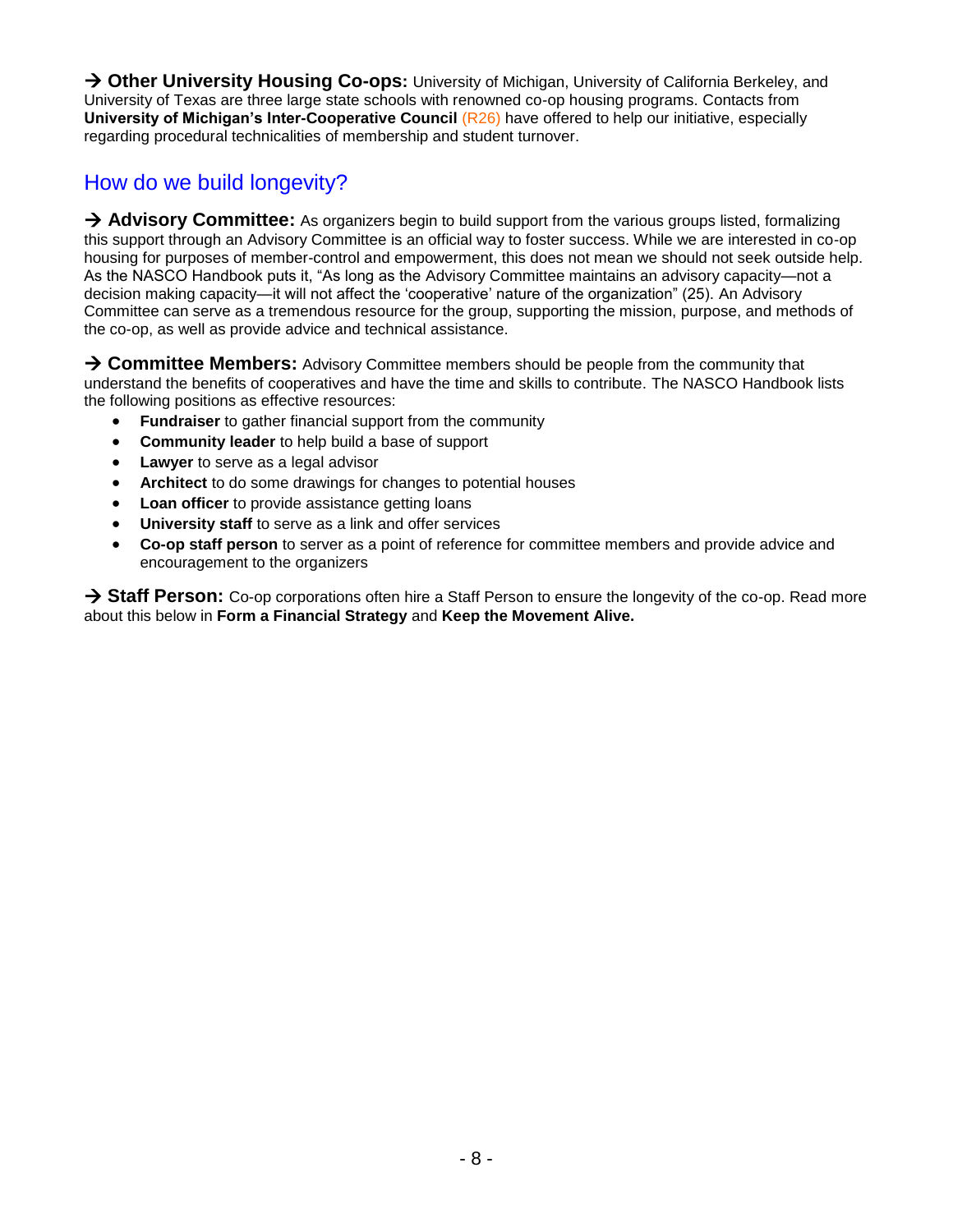# **STEP 2: Form a Financial Strategy**

## *\$ Cha-Ching! \$*

Creating a sufficient financial strategy for finding a house, acquiring loans, and managing the expenses will be the most challenging part of the process, and also one of the most important. But have no fear! Many have gone before us and leave for us their strategies and suggestions. (Hooray!) Below is a step-by-step process of how to create a financial plan, apply for funds, purchase the house, and manage the finances from start to finish, mostly credited to the NASCO Handbook. Take a deep breath. It's all spelled out in plain English.

# Consider House Acquisition Options

Note: This section deals with the *financial acquisition* of property, not the *type* of property to seek out. Please reference Step 6: Find the Perfect House for details about choosing the right property.

→ Leasing Property may seem like a counter-intuitive way to start a co-op since it goes against the value of ownership. However, for groups that are just beginning, there are many benefits to starting as a Leasing Co-op. Plus, the members still technically own the *co-op* even without owning the *property*, and can still make decisions about how the co-op runs (although, admittedly, they may be limited by landlord regulations).

→ **Process:** In the case of a Leasing Co-op, the group leases one or more properties from a property owner (much like the normal leasing of an apartment or house) and runs them cooperatively. See the NASCO Handbook for more detailed Lease Logistics (Pages 34-35).

#### $→$  **Benefits:**

- Leasing property **assuages the problems of limited funds and lack of feasible house options for sale**.
- Renting allows **time to create a process for functioning as a group** (solidify the constitution and organizational culture)
- Renting allows **time to learn how to operate as a business**.
- Renting allows **time to fundraise and save money** for the down payment of a house purchase.
- The group may be able to negotiate a **cheaper rental price** because the co-op is assuming responsibility for renting and managing the building (including recruitment, minor maintenance, marketing, etc). This is called **master-leasing** and is sort of like a bulk-discount on housing.

#### $→$  **Development Fund:**

- Money saved over time and possibly through master-leasing can go towards the down payment of the property the co-op eventually purchases (20% of the purchase price of the property)
- Creating a **development fund** to raise even 10% will do a number of positive things:
- **Creates accountability** and makes the co-op more likely to find help from other co-ops, sellers sympathetic to co-op goals, or lenders.
- **Subsidizes the mortgage** and brings down the amount of money borrowed, thus each mortgage payment, thus each person's rent.

#### $\rightarrow$  **Development Model:**

- A Development Model is a strategy for managing a number of leased properties and running them cooperatively over a 5 to 10 year period as a **Cooperative Management Organization (CMO)**.
- During this time, the CMO undergoes rapid "lease expansion" and charges co-op members a few percentage points above the actual cost of the lease to **generate revenue**.
- **Member shares** are another way of generating revenue. They are essentially a modest buy-in to the coop (\$100-\$300) and last throughout their term in the co-op. They act as a member investment in the success of the co-op's financial start-up. Later, when the co-op becomes more lucrative, these shares can be returned to member-owners when they leave, but in the beginning they are more of an long-term investment.
- Revenue is used to **hire several staff members** to ensure co-op stability, organization and recruitment; and **build a sizeable development fund** that can be used for future house down payments.
- "Money and member retention are at the roots of many problems of the co-op organization" (NASCO 34). Enacting a development model while leasing is secure way to avoid such chronic problems.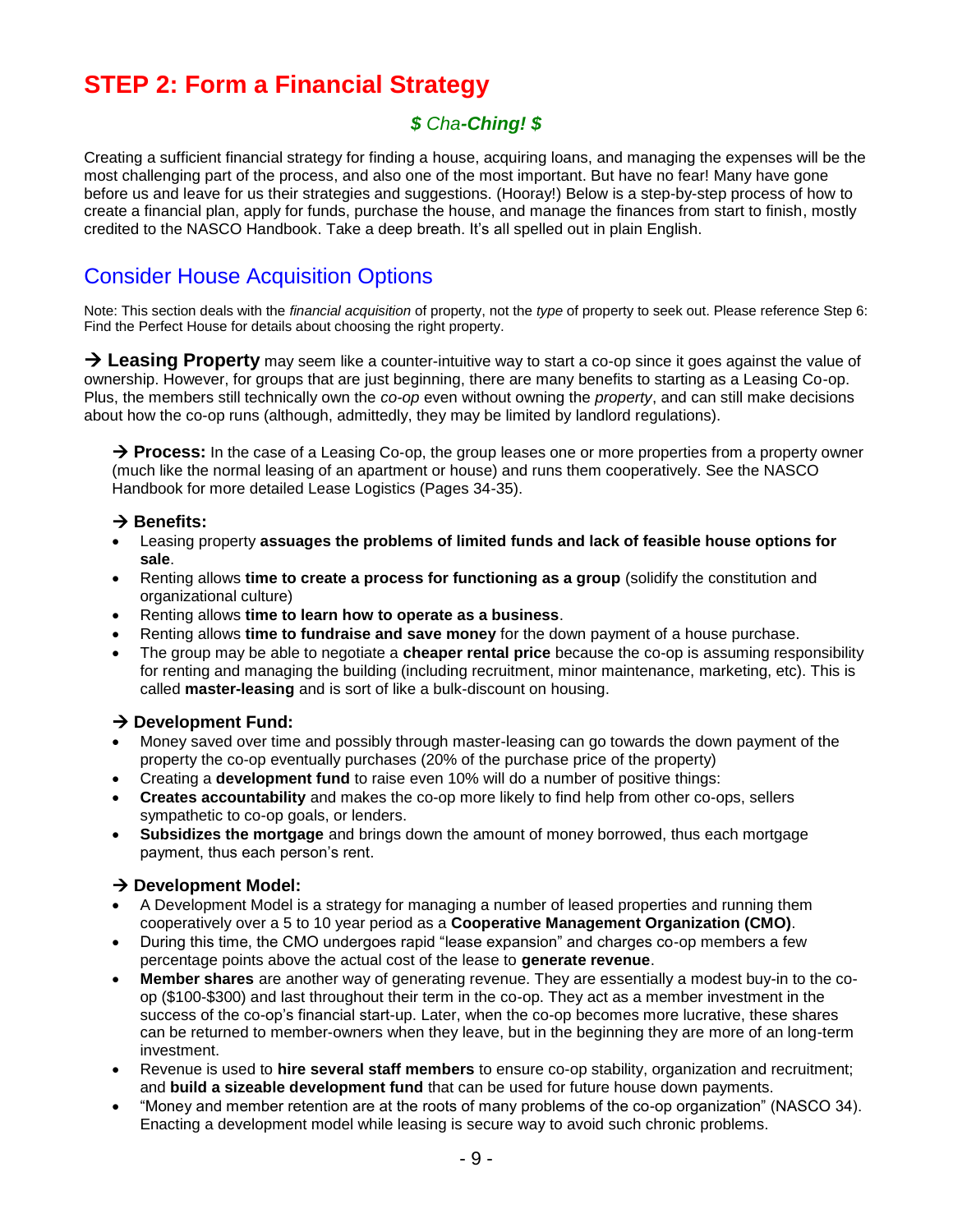→ **UMD Viability:** Due to the mentioned benefits, Leasing Property is a sound route for the UMD cooperative effort to take in the beginning if the right property can be found. Working with a landlord who is sympathetic to the cooperative ideals would be strongly advised. Also, if at all possible, finding a property that is open to a **lease-to-own** (R27) agreement would be a good indicator of a feasible property since there would be potential for ownership down the road without changing locations.

→ **Purchasing Property** is the eventual long-term goal for cooperative houses. However, it is no small feat for a group of often overcommitted organizers to go through the time consuming steps necessary to make the purchase, and then successfully maintaining the cooperative in the long-run. Many university cooperatives start as Leasing Cooperatives, then after building their funds and organization they begin the process of purchasing property.

→ **Process:** The process for purchasing property involves many steps that are all explained below. First, the group should **seek out feasible houses** (see Step 6 for how to choose the right house). Next, the group should **compose budgets** for development and operating expenses. Then, once the perfect house is found *and* budgeted for, the group can move to **finance a mortgage**. They will most likely need a number of grants and/or loans in order to finance the mortgage, and steps for **acquiring funding sources** are also noted below. More can be found about financing a mortgage in the NASCO Handbook on page 41.

**Benefits:** Purchasing property to own, while more challenging, offers the co-op the following opportunities:

- **True autonomy** and enact their values more fully
- **Avoids financial exploitation** and the whims of the market
- **Ongoing location** provides longevity and helps ground the co-op to create a sense of history and pride
- **Financing of future co-ops** can eventually come out of the funds generated through ownership

→ **Price Negotiation** can be done after **Inspections and Appraisals** are conducted (see How to Choose the Perfect House), and also in the event of a special housing market like right now. Consult a Realtor or market specialist for ways of buying foreclosed upon houses and capitalizing on the turbulent housing market.

→ **UMD Viability:** The process and costs of purchasing property upfront will prove challenging to the UMD co-op movement, yet not impossible. As mentioned below, there are many ways to help finance the Development Fund, especially the **Maryland Food Collective** as a sister cooperative or possible co-signer. Additionally, considering the challenge for owners to sell, brokering a good deal on a house, and thus a lower down payment is highly possible in today's market. Working closely with a trusted Realtor could provide the co-op some ideal housing options. Still, the co-op would need to work vigorously to come up with the down payment for the house. If these things can be accomplished, as well as a fostering a unified CORE group and working Constitution and Governing practices, proceeding straight to purchasing the house would be ideal.

# Compose Budgets

Composing Budgets and choosing a Property Acquisition Option go hand-in-hand. After considering a development budget, the group will be able to know whether or not purchasing property is feasible for them, or if they'd be better off leasing property in the beginning.

→ Development Budget: The first thing to figure out is if you can finance the funds to purchase and turn a property into a functioning co-op house. The NASCO handbook lays out a simple and quick way of doing this by comparing your Uses of Funds to your Sources of Funds (Page 40). Taking a piece of paper, evaluate:

- 1. **Uses of Funds**: On one side of the paper list **all of the costs of the co-op** including: estimated purchasing price, rehabilitation work, furniture and appliances, and anything else that seems relevant. Then, add 10% for miscellaneous items. Total these items to get your **use of funds**.
- 2. **Sources of Funds**: On the other side of the paper list **all of the sources of financing** and their terms. First, let's factor the bank mortgage at roughly 80% of the cost of the project, which will be paid over approximately 20 years. Subtract that from the other side and the remainder is what you'll have to drag up from somewhere. Ask yourself if the group can gather any of the following sources of funds:
	- a. Cash in the bank from the co-ops' development fund (see above)
	- b. City programs to help affordable housing
	- c. University funding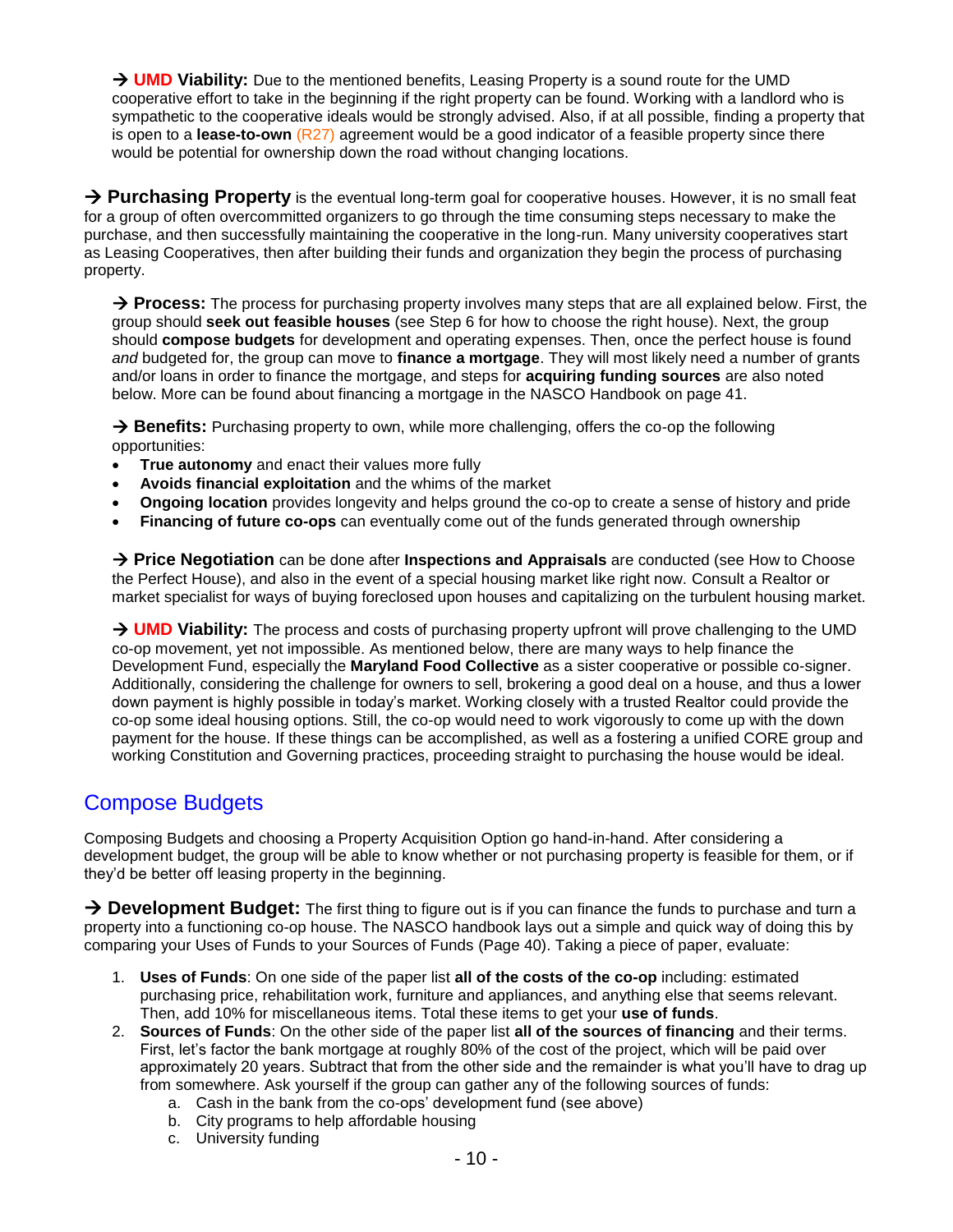- d. SGA grants
- e. Loans from existing cooperatives
- f. Loans from the bank
- g. Prospective member-owners who are "trust-fund kids"
- h. Member-shares

The grand total here is your sources of funds.

- 3. **Do they match?** Subtracting the uses of funds from the sources of funds, does the number go into the negative? If so, readjustments will need to be made such as possibly looking for more funding, lessening rehabilitation work, or renegotiating the purchasing price of the property.
- 4. Check out the **Cooperative Development Fund Resource website** (R28) referenced in the **Know Your Resources** section.

→ Operating Budget: The next thing to figure out is if the building can generate enough money to cover the costs of running it. Take another piece of paper and evaluate the Revenue versus Expenses expected in one year. (NASCO, Page 40).

- 1. **Revenue** (on one side): The money the co-op takes in will almost entirely be based on rent or "carrying" charges‖ that include utilities, food, etc. for an entire year, and member shares. Evaluate each space in the house and determine what you could reasonably charge for it. Total the rent for each month and come up with a gross figure for the whole year.
- 2. **Expenses** (on the other side): There are two types of expenses the house will face. **Debt** and **operating expenses**. Debt includes borrowed money from the mortgage and loans (calculate for annual payments). Operating expenses includes property taxes, heating, electricity, water, maintenance, and food.
- 3. **Do they match?** If the subtracting the expenses from the revenue puts you in the negative, consider the following ways of adjusting: increasing the number of people in the building paying rent, eliminating unnecessary expenses, or lowering the debt expenses by readjusting payment plans.

Finding a house where the revenue and expenses match is a challenging process. Don't get discouraged if you have to go through several options before you find the perfect fit.

Check out the **Know Your Resources** section for example **operating budgets from the COUCH co-ops**. (R29).

Apply for Loans (reference page 43 of the NASCO handbook for more information)

Composing development and operational budgets is a great way to show lenders that you're serious about your cooperative house and will be a trusted group to loan to.

→ Co-op Movement Resources: Cooperatives are generally in favor of supporting each other to build the movement whenever possible. Some examples of this include:

- 1. Local co-ops providing loans and playing the role of **sister organization**.
- 2. Established co-ops **co-signing on a loan** from a bank or lender. The loan would then be based on the credit rating of the established co-op, but money would still come from the bank, not the existing co-ops' funds.
- 3. A **revolving loan fund** is a pool of money which lends initial capital to projects and re-uses the re-paid money by lending again. The pool grows by charging interest, soliciting depositors, and fundraising. Reference the **Kagawa Fund for Cooperative Development** (R30) that could possibly provide part of the subsidiary financing of the house purchase.

#### $→$  **Traditional Loans:**

- 1. **Requirements** for loans are not fixed, however, lenders will generally look for the soundness of the project and how much the organization budgets in reserved finances.
- 2. **Applications** usually call for a summary of the co-ops' development data, including: mission, purpose and goals; organizational structure; need for the loan; type of loan; property information; and a payback plan.
- 3. **Evaluations** are conducted by loan committees based on the aforementioned criteria, and the committee makes a decision.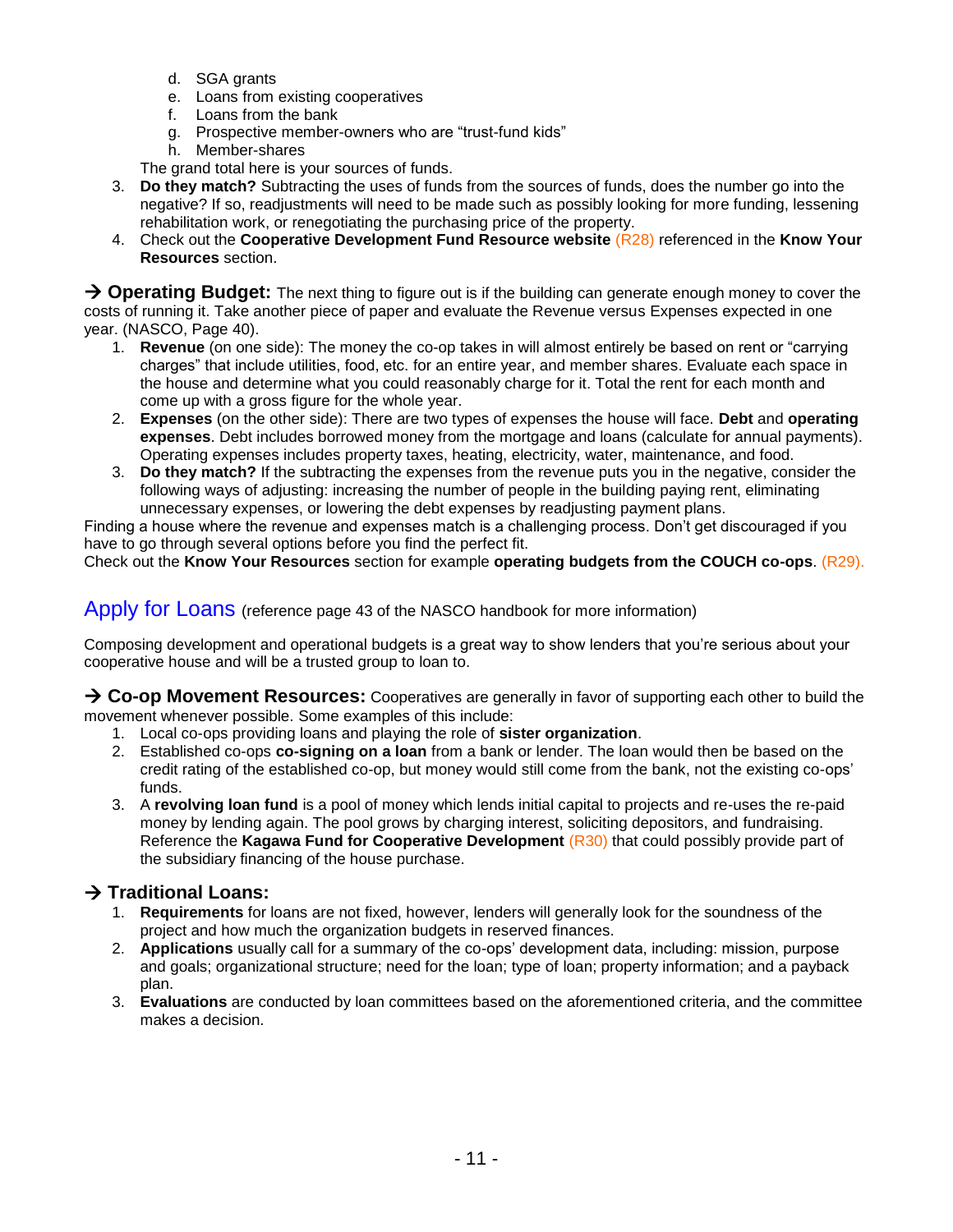# **STEP 3: Get Legal**

After the CORE group has been established, action should be taken to incorporate as a non-profit corporation. The following Values of Incorporating, Articles of Incorporation and Bylaws sections are summarizing and making applicable the "Getting Legal" section of the NASCO Handbook. Please credit the handbook for most of this information and reference the handbook for more details.

### Why incorporate?

- Having shared legal status helps give the **group validity** when applying for loans and grants.
- Becoming a corporation **relieves individual member-owners of legal responsibility**. This means that if ―individual member-owners act in a way that is dishonest or negligent, they can be found responsible, but they will be shielded from liability for honest mistakes" (NASCO Handbook, 25). In turn, member-owners usually decide to elect a **Board of Directors** that takes legal responsibility for the actions of the organization.

#### Why non-profit? (NASCO Handbook, 27).

- Organizing groups have several options in the incorporation process: incorporation as a for-profit, nonprofit or cooperative. While it may make intuitive sense to incorporate as a cooperative, **most housing cooperatives incorporate as non-profit corporations**.
- Non-profit status **fits the mission and goals** of a cooperative.
- Non-profit status is the only corporate category that **qualifies for tax exemption**, which can add to affordability.
- Because the Board of Directors for non-profits are volunteers and cannot be paid for their services, most states limit the extent to which Directors are legally liable for the corporation—these protective laws are called **Limited Liability Laws**.
- Non-profits may receive **charitable donations, low-interest government loans**, access to special postal rates, etc.

## How do we write Articles of Incorporation and Bylaws?

→ **Articles of Incorporation** are the legal documents that declare the nature of the organization to the state or province. Basic requirements, by and large, include:

- Declare a name, which has not already been taken
- State the purposes of the organization
- State a primary location of business
- Obtain the signatures and names of the incorporators
- Name the initial Board of Directors
- State how the assets of the co-op get divided if the co-op is ever dissolved

The **Maryland Department of Assessments and Taxation** (R31) handles incorporations. An easy form is upload-able from their website under the name of "Articles of Incorporation for a Non-stock Corporation". [http://www.dat.state.md.us/sdatweb/non\\_stock.pdf](http://www.dat.state.md.us/sdatweb/non_stock.pdf)

**→ Bylaws** are the governance structure for the corporation. Since democracy is such an important component of cooperatives, organizers should design a governance structure that empowers members and encourages participation in the co-op. Bylaws are much more extensive than the Articles of Incorporation, and usually cover in great detail the following 3 categories plus additional sub-categories:

#### **1) Membership**

- a. Definition
- b. Qualification
- c. Role
- d. Control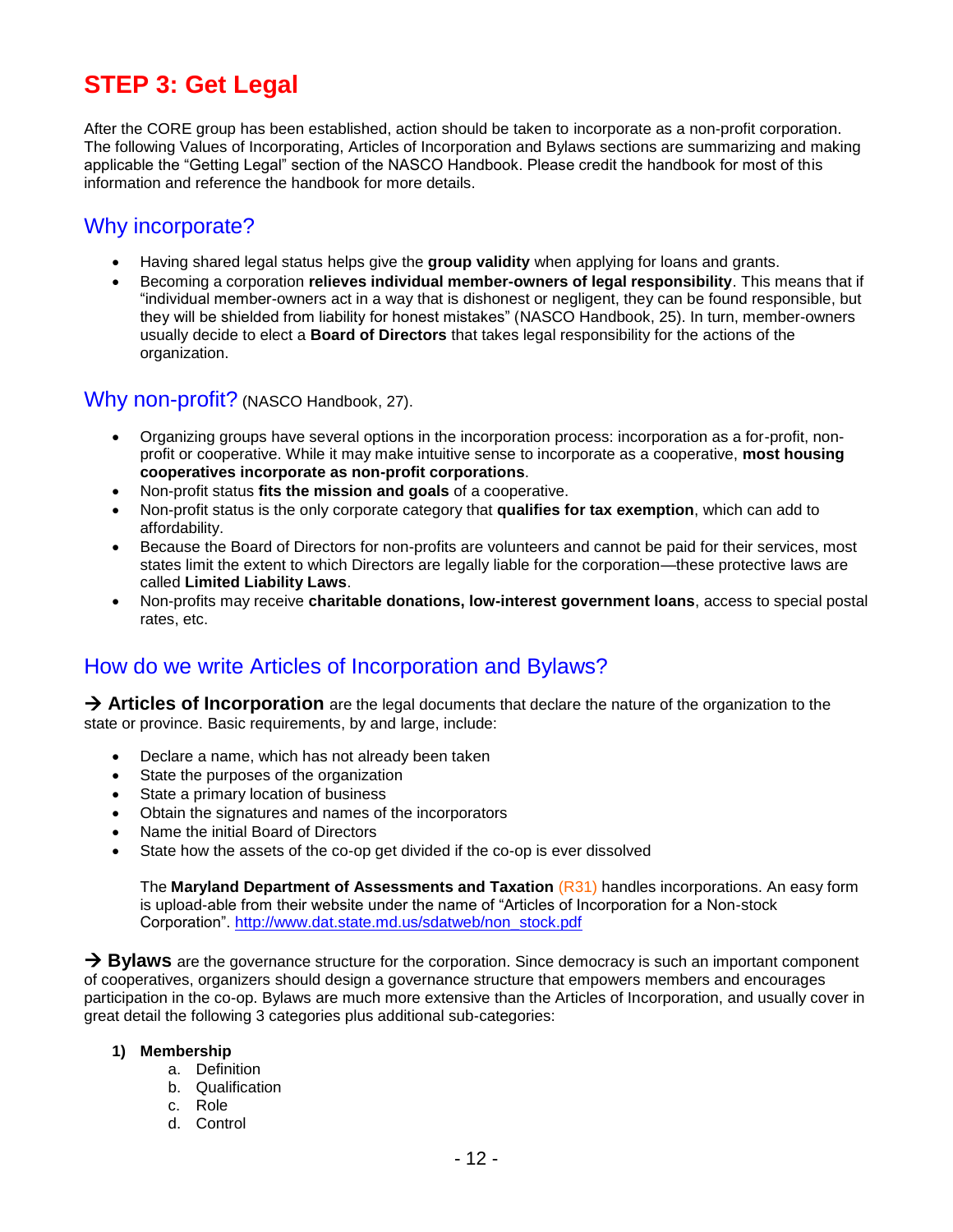#### **2) Governance and Operations**

- a. Structure—decentralized power dispersion
- b. Meal plan
- c. Maintenance schedule
- d. Chore schedule
- e. Member expulsion
- f. House meeting structure
- g. Officer elections
- h. Board of Directors elections

#### **3) Board of Director Powers**

- a. Borrowing money
- b. Accepting gifts
- c. Purchasing property
- d. Controlling corporate funds
- e. Establishing committees
- f. Interpreting Bylaws and Articles
- g. Hiring employees
- h. **"Elastic Clause"** stating that any powers not listed reside with the Board of Directors, unless otherwise decided by the membership

See Appendix 2 for example ByLaws. Also reference (R32) and (R33) for links to example ByLaws from UT Austin and COUCH co-ops in **Know Your Resources**.

#### How do we manage these logistics? (NASCO Handbook, 28).

→ Corporate Governance Meetings usually take place after incorporation with the Board of Directors. These meetings should be regularly held and cover the following things:

- **Legal Documents**: Each Board member should be provided with a copy of the Articles, Bylaws, budgets, Board policies, and any contracts or agreements the cooperative has entered into.
- **Minutes**: Corporate minutes are a **requirement** to maintain tax-exempt status for 501(c)(3) (non-profit) organizations. Ensure that somebody (usually a Secretary) is recording the proceedings and decisions. Minutes show the process of decision-making as well as the decisions that were made. They can protect the organization from legal proceedings against them by showing the intent of the Board. At the onset of each meeting, Board members review the minutes from the previous meeting and vote to amend and approve the minutes for the official record.
- Policy Notebook: The Policy Notebook records all of the policies and amendments made by the Board of Directors. While at first when everyone can mentally recall the policies decided upon, this will prove important down the line for training and orienting new Board members.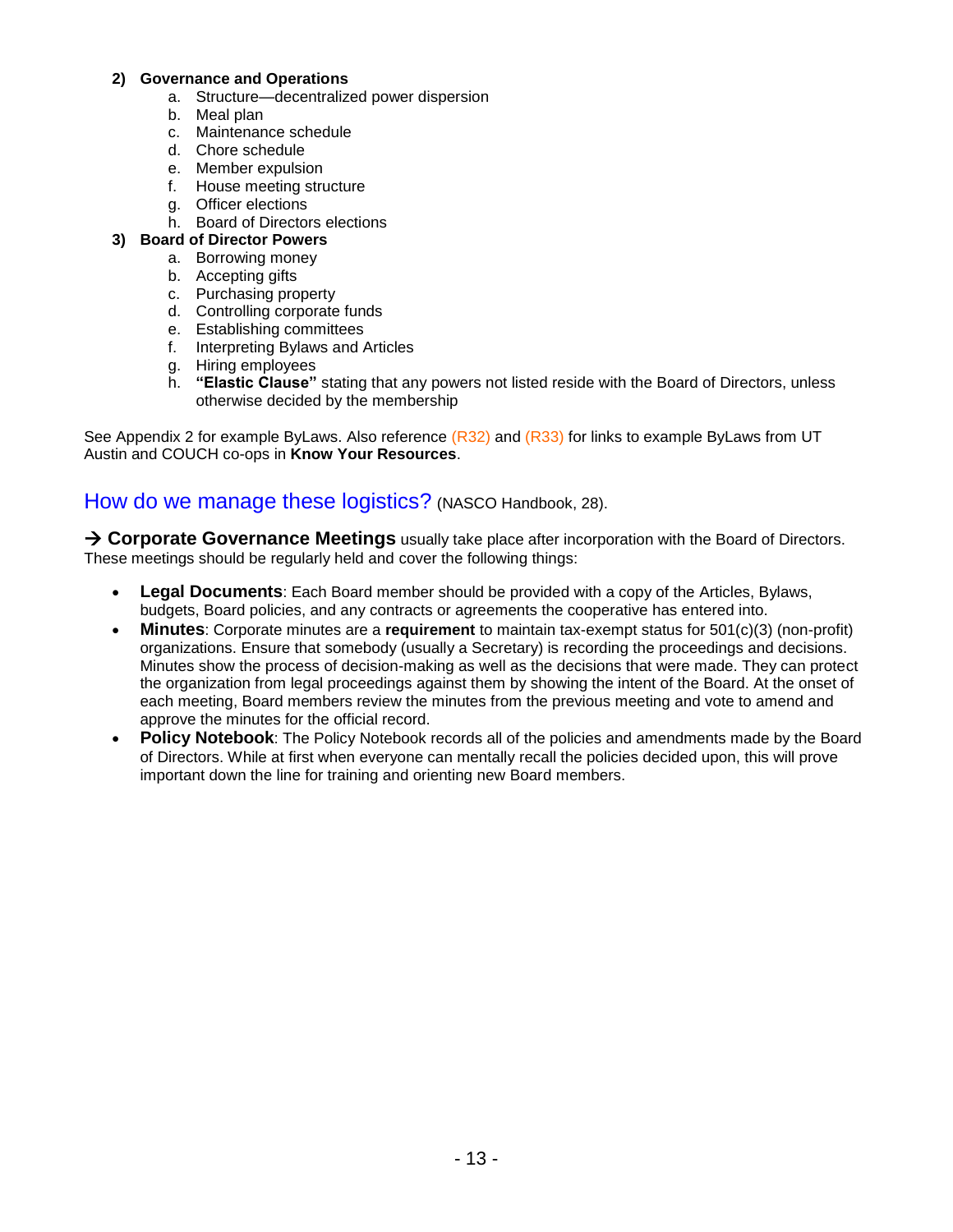# **STEP 4: Develop a Constitution**

#### *"A Constitution should be short and obscure."* – Napoleon Bonaparte

A house constitution is an essential measure for expressing house values, creating an autonomous community, maintaining order, and ensuring member-owners' rights and needs are being protected and provided for. It is good to set down the foundation of the constitution as early as possible (even before moving into the house) to ensure smooth dynamics and shared assumptions about the co-op within the group. As time goes on, the constitution can be expanded to a manual for living at said co-op. **Gwendolyn Brooks Co-op** (R34) (part of COUCH—Community of Urbana-Champain Co-op Housing) has an excellent handbook for its members that can be referenced in the **Know Your Resources** section.

# Start with Guiding Questions

The CORE group usually takes the first stab at writing the initial constitution. Leading up to drafting the constitution, the group should consider the following guiding questions concerning the group's vision and operations (NASCO Handbook, 29).

- What is going on in the community that makes a cooperative seem desirable?
- What are some of the relevant issues alive in your community or campus?
- Are residents dissatisfied with housing options such that they are open to considering alternatives?
- What will the mission for your co-op be and what is the target group that this mission will serve?
- How will this group benefit from a cooperative?
- Where will the co-op be located?
- In what ways will the cooperative address the problems of other low-income people in the community?
- How do the members envision the cooperative operations?
- How will the food sharing be organized?
- To what degree will the members be involved in the governance and operations?
- How will the governance and management of the organization work?
- Who will clean the toilets?

# Then get down to Work!

The following components are usually included in a co-op house constitution. You can reference many examples of thorough and inspiring constitutions by following the links listed in the **Know Your Resources** step.

→ **Preamble** contains the groups' version of cooperative principles, as well as a general statement of goals.

→ Mission Statement summarizes the preamble and captures the essence of the cooperatives' goals.

→ **House Governance** includes Meeting process guidelines, New Member acceptance, New Member rejection, Miscellaneous "laws of the land", Officer Positions and structure, Member Responsibilities, Payment Schedule, Net Income Rebate Procedure and Member Expulsion (all the juicy stuff!).

- → **Meeting process guidelines** lays out how the meetings will be structured, including the process for deliberation (free-for-all, taking turns in a circle, raising hands and listing an order, etc.) as well as the process for decision-making (consensus, majority vote, a combination of the two, etc.). While defining a structure for the way meetings are held may seem unimportant, it is rather essential for ensuring house meetings are fair, cooperative, and efficient. The meeting process will surely evolve into a more 'perfect' fashion with time and experience. Referencing how other co-op houses structure their meetings is a good place to start. (R35)
- → **New Member Acceptance** sets guidelines for accepting new members into the co-op, usually inclusive of the prospective member-owner having dinner at the co-op, reading the constitution, answering a set of mandatory questions, and self-selecting if s/he feels comfortable in the co-op. Current members usually decide by a majority vote. Members should set these guidelines clearly at the outset of the co-op to ensure fairness and avoid future complications.  $(R34)$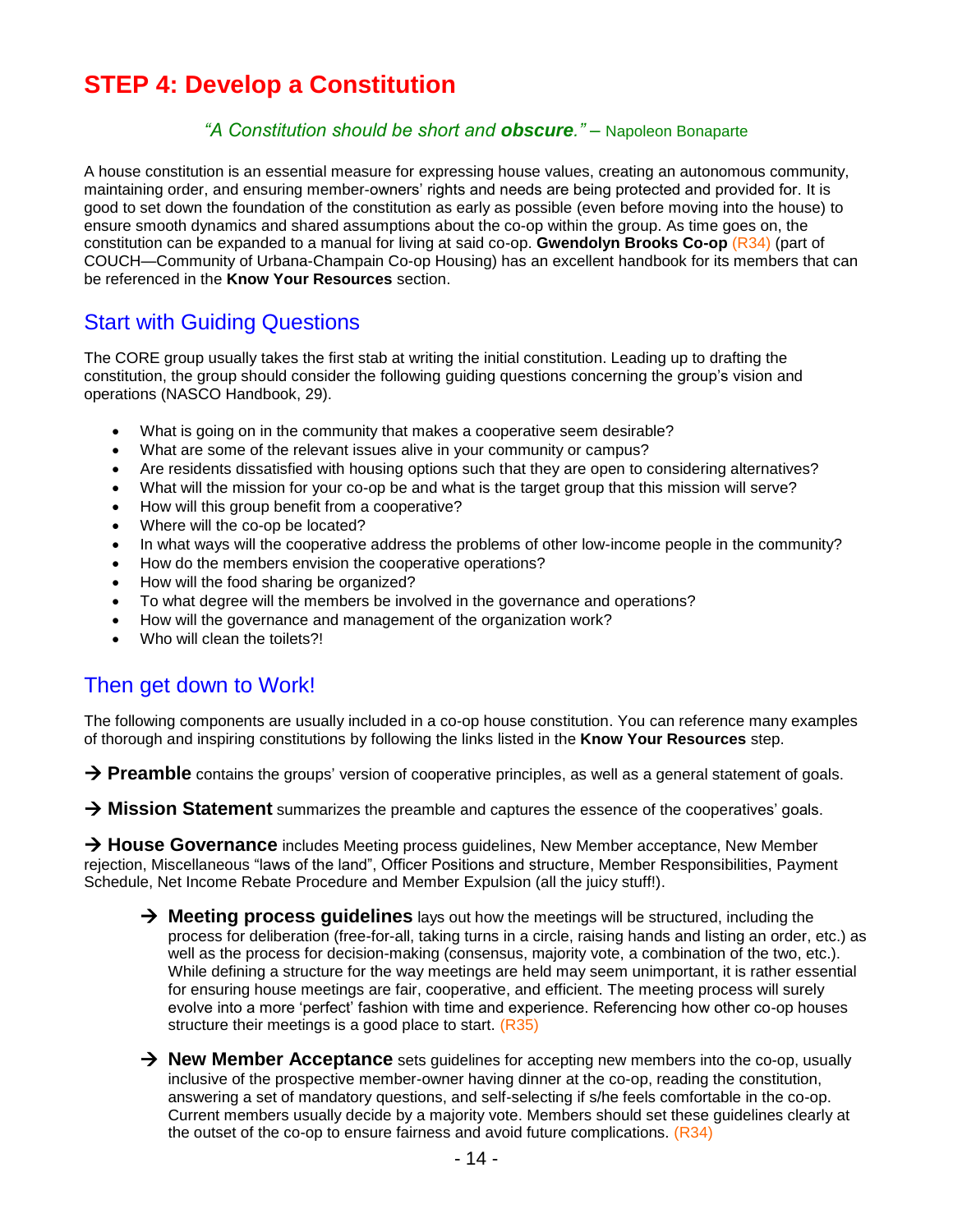- → **New Member Rejection** sets guidelines for rejecting new members into the co-op. Like the Acceptance guidelines, these should be established at the outset of the co-op and taken very seriously. While it may seem challenging to lay down strict reasons for rejecting someone from the co-op, keep in mind that this person will be living, cooking and sharing space with all the members. Reasons for rejection could include poor social interactions, house rule violations, hygiene concerns, or financial considerations. The co-op should be committed to equal-opportunity acceptance and not discriminate based on race, sex, sexual orientation, gender, religion, political views, class, etc. When at all possible, the co-op should aim to assist financial, physical, or other special needs. It is also important to note that a policy must be created for deciding between multiple candidates when limited space is available. This can usually be accomplished by a simple majority vote taking into consideration the before mentioned guidelines. (R34)
- → **Miscellaneous "laws of the land"** addresses policies about smoking, drinking, nudity, leftovers, pets, security, etc. (R34)
- → Officer Positions posts descriptions of various positions including: President, Food Czar, Labor Secretary, Meeting Moderator, Treasurer, Maintenance Coordinator, Membership/Education Coordinator, and so forth, as well as how they will be elected and impeached if need be. (R36)
- → **Member Responsibilities** describes regulations for members including finances, house labor, meeting attendance, etc., as well as expectations about attitudes and camaraderie.
- → **Payment Schedule** for paying house charges is an essential procedure to clearly regulate and manage.
- → Net Income Rebate Procedure for when a member-owner leaves the co-op should be decided upon, referencing the help of an accountant, lawyer and Realtor.
- → **Member Expulsion** is uncommon, but good to be prepared for. Stating the potential grounds upon which a member may be expelled, a process for putting a member on probation, and a process of finalizing a decision. The member should have the opportunity to defend him/herself and appeal expulsion, and some sort of final voting process should take place. Grounds for expulsion might include: continual failure to pay monthly charges, continual failure to accomplish house duties, continual failure to attend house meetings, endangering fellow house members or the community at large, continual refusal to cooperate, etc. (R37)

 **Conflict Resolution Strategies** are a wise thing to include in your constitution. Inevitably, living with a large group of people can be much like living with extended family—fun and supportive, but also conflict bound. Conflict is healthy and can in fact be very productive if there are ample strategies for resolution. Reference the Brooks Co-op Manual for a good example of a conflict resolution strategy. (R34) page 22-23.

→ **Non-Discrimination Laws** while briefly implied in the New Member Acceptance or Rejection sections should be expanded upon and emphasized. Creating a constitution that is open to individuals of all backgrounds and fosters a diverse community is essential. (R38)

→ **Affordability Laws** are also briefly implied in the New Member Acceptance or Rejection sections, yet should be expanded upon to include the procedures the co-op is able to take to aide and assist persons with financial needs. (R38)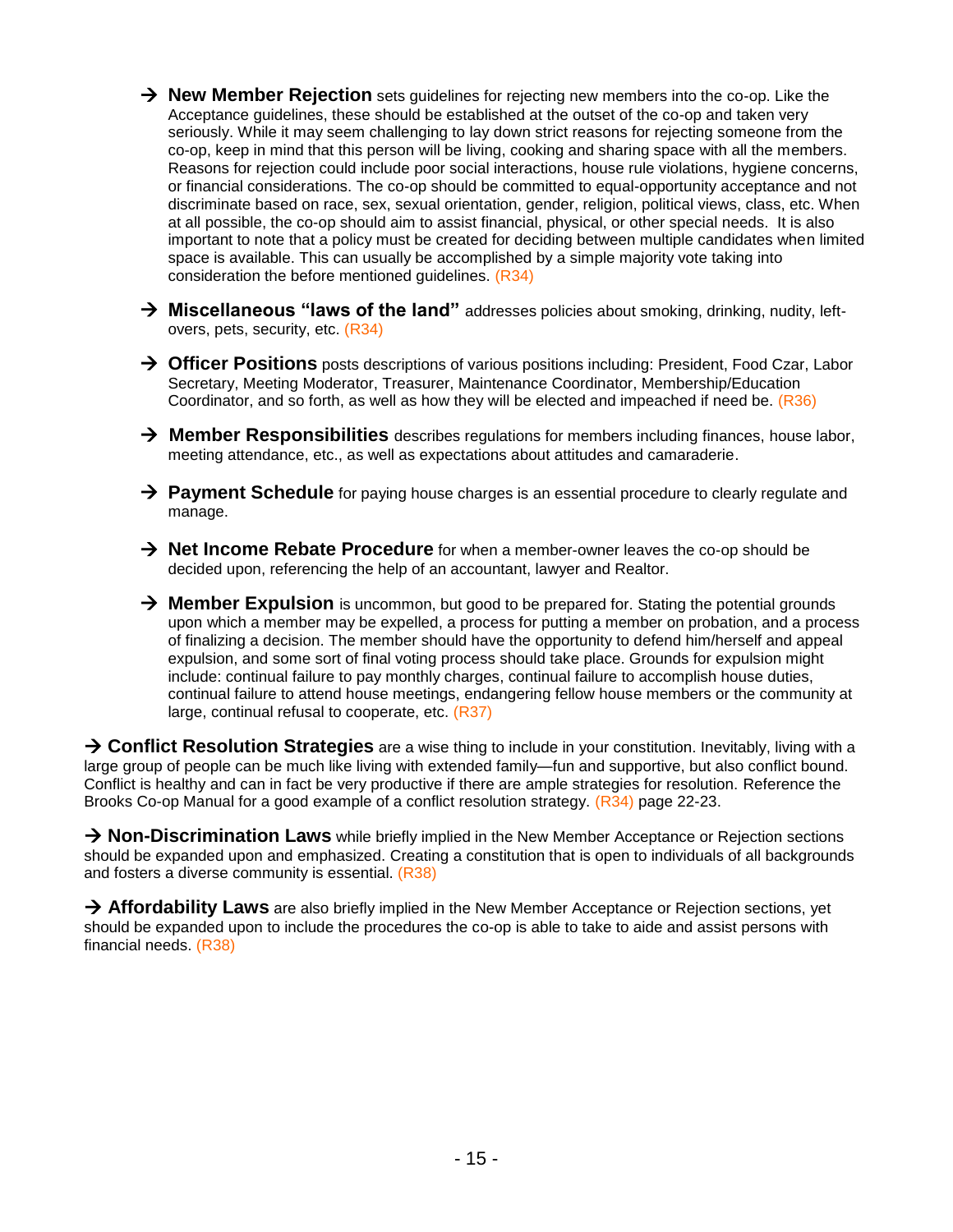# **STEP 5: Work toward a Diverse Community**

# The Value of Diversity

Working toward a diverse community is especially important within the UMD community. UMD students are often known for self-segregating as opposed to taking advantage of the culturally, ethnically, and financially diverse population that the university prides itself on. Furthermore, intentional off-campus diversity immersion is practically non-existent. As mentioned above, one of the major benefits of cooperative housing is its tendency to encourage community and reverse ownership structures. In this sense, work to include groups that are traditionally disadvantaged—students of color including African Americans, Latinos and American Indians, and low-income students—is especially purposeful. Co-op housing is a unique opportunity for UMD students to come together, taking steps in the direction of immersion and democratization to re-level ownership opportunities and embrace an empowered financial housing situation.

## Inclusive Co-op Development

Many cooperatives that started as a response to the Great Depression are currently struggling to keep their original purpose of providing low-cost housing to students in need who otherwise would not be able to continue their education. In many cases co-op houses have evolved into a sort of neo-hippie housing situation prevalent in white, leftist counter-cultures. However, today's financial situation has the potential to shift cooperative housing back to its initial intention—affordable, collective housing for people interested in democratic ideals. Now is the perfect time to create the needed housing infrastructure.

However, those in need are not labeled or stamped. They do not come from the same places, have the same ideologies, or belong to the same race. Students who are in financial need and also willing to be cooperative members-owners could cover a wide and inclusive group of people—so long as a wide and inclusive group is *informed* about such an opportunity.

That is why inclusive co-op development is an essential step to working towards a diverse and fair cooperative community. Some suggestions for ensuring inclusiveness include:

- Educate widely about the 'what', 'why', and 'how' of cooperative housing
- Invite diverse groups to the planning table, asking for suggestions and support
- **Do not objectify or tip-toe**—be relational and converse with honesty about concerns, fears and things that excite you about a diverse group
- Do not think of inclusiveness as quota-filling—diversity does not have to look a certain way, it simply means opening the doors to all parties who might be interested

## Important Allies and Resources

→ Office of Financial Aid is a good place to advertise cooperative housing, and a good partnership to ensure students with financial needs are funneled toward cooperative housing in an ongoing fashion. (R39)

→ Directory of Equity, Diversity and Conflict Resolution Initiatives was created as a part of the 2005 Strategic Plan to ensure a cohesive diverse community at UMD. This document outlines the various diversity-focused programs offered by the university, many of which could be useful to our housing co-op.  $(R40)$ 

 **Websites** are listed in the **Know Your Resources** section, which contain helpful dialogue guides, articles, and other important resources. (R41, R42).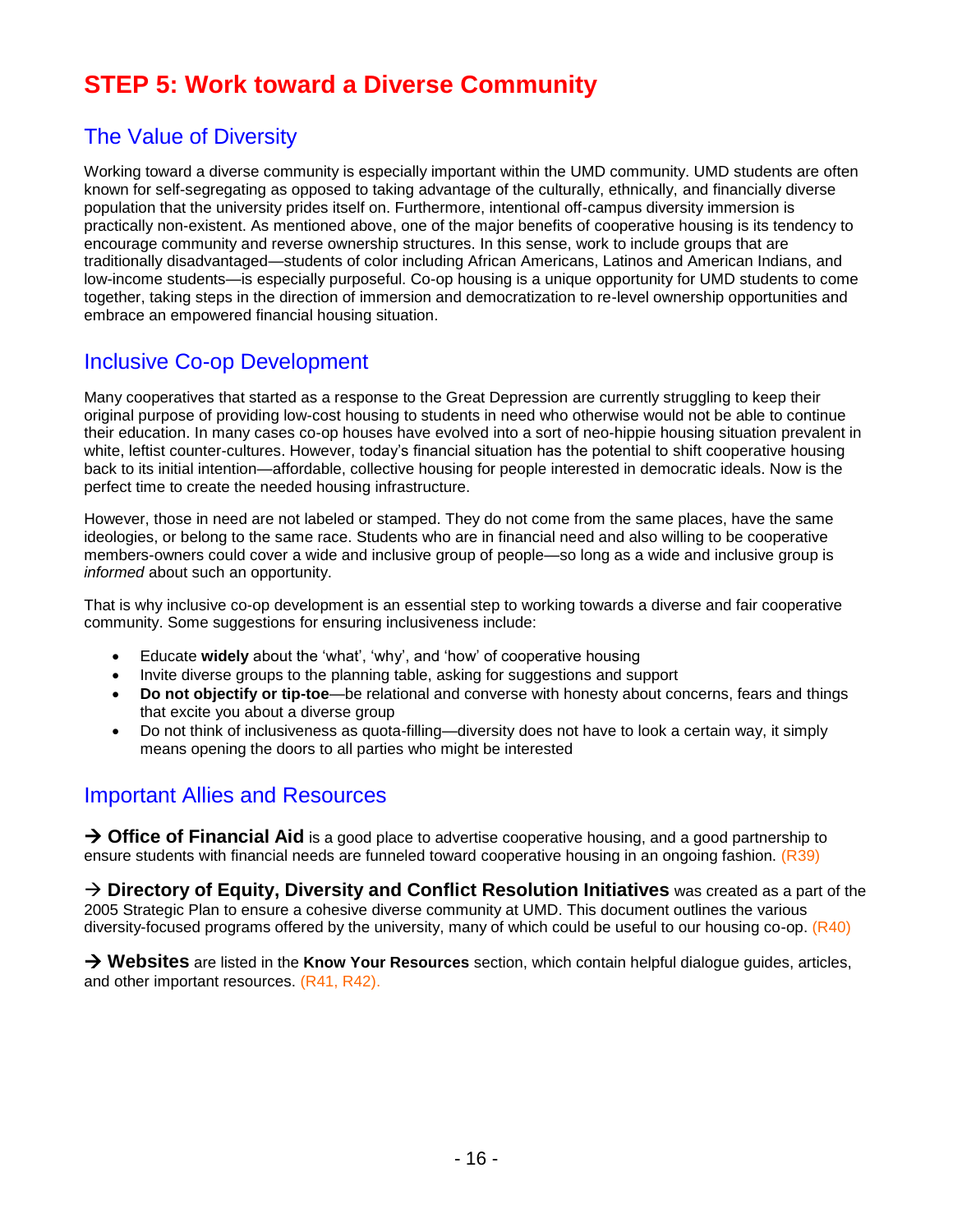# **STEP 6: Find the Perfect House**

#### *"Toto, we're home. Home! And this is my room, and you're all here. And I'm not gonna leave here ever, ever again, because I love you all, and - oh, Auntie Em - there's no place like home!"* – The Wizard of Oz

It may seem impossible, at first, to find a house with everything you're looking for. Be prepared to be flexible. There is a difference between desires and needs. The co-op might desire a funky old house with a wrap-around porch, but unless it is zoned correctly, in the right price range, and in an accepting neighborhood—the dream house might be just that—a dream. This doesn't mean there aren't other interesting and fun options—it just means you might have to be a bit more creative and stretch your imagination to find the right building. Discussed below are the essential needs to keep in mind when looking for the perfect house.

# Start by Identifying Group Preferences

Before the group begins the property search, they should establish the characteristics they are looking for in a building at a brainstorming meeting. **Consider the following questions** found in the NASCO Handbook (page 36) to help identify group preferences for the ideal building:

- How many people will live there?
- Should the building have a group kitchen or at least a big kitchen?
- How much (or how many) common area/s should there be?
- Is space for parking necessary, both in practical and legal terms?
- What is the ideal mix of singles and doubles?
- Is yard space necessary?

# Then learn to let them go!

Not really, but almost. While these preferences are very important, they must be thought of as simply preferences. As mentioned above, finding a house that fits the co-ops **needs** is more important than finding a house that fits the co-ops **desires**. **Feasibility is top priority.** Still, knowing what the group prefers is important information for negotiating and deciding between locations.

# Conduct Community Research

To determine what buildings would be feasible for the co-operative to lease or purchase, finding a house within the following parameters is necessary. Such feasibility is identifiable through conducting community research about the following:

→ **Zoning:** Zoning codes are essentially a means of dividing a community into numerous property zones including industrial, commercial, and residential typically (NASCO 31). Inquire with local government organizations for a zoning code handbook. (R43)

→ Density: Zones are also divided by density between high, medium and low. Residential areas are typically low density, but recent development of mixed-use properties, especially in downtown areas, has increased residential opportunities in high density areas. Co-ops should look for high density areas because in order to make the housing affordable, the building space needs to be populated as densely as possible (NASCO 31).

 **"Unrelated Persons Restriction"** limits the number of unrelated adults that may live in a normal-use housing unit. In College Park this limit is 5 people. This is another reason why looking for high-density, mixed-use housing is advantageous. Many properties have already been exempted from this law, including Greek Life houses and others. Purchasing a house that has already been exempted would be ideal.

→ Finding the right neighborhood: The goal should be to locate a neighborhood that matches the group's vision. The group should consider the following things: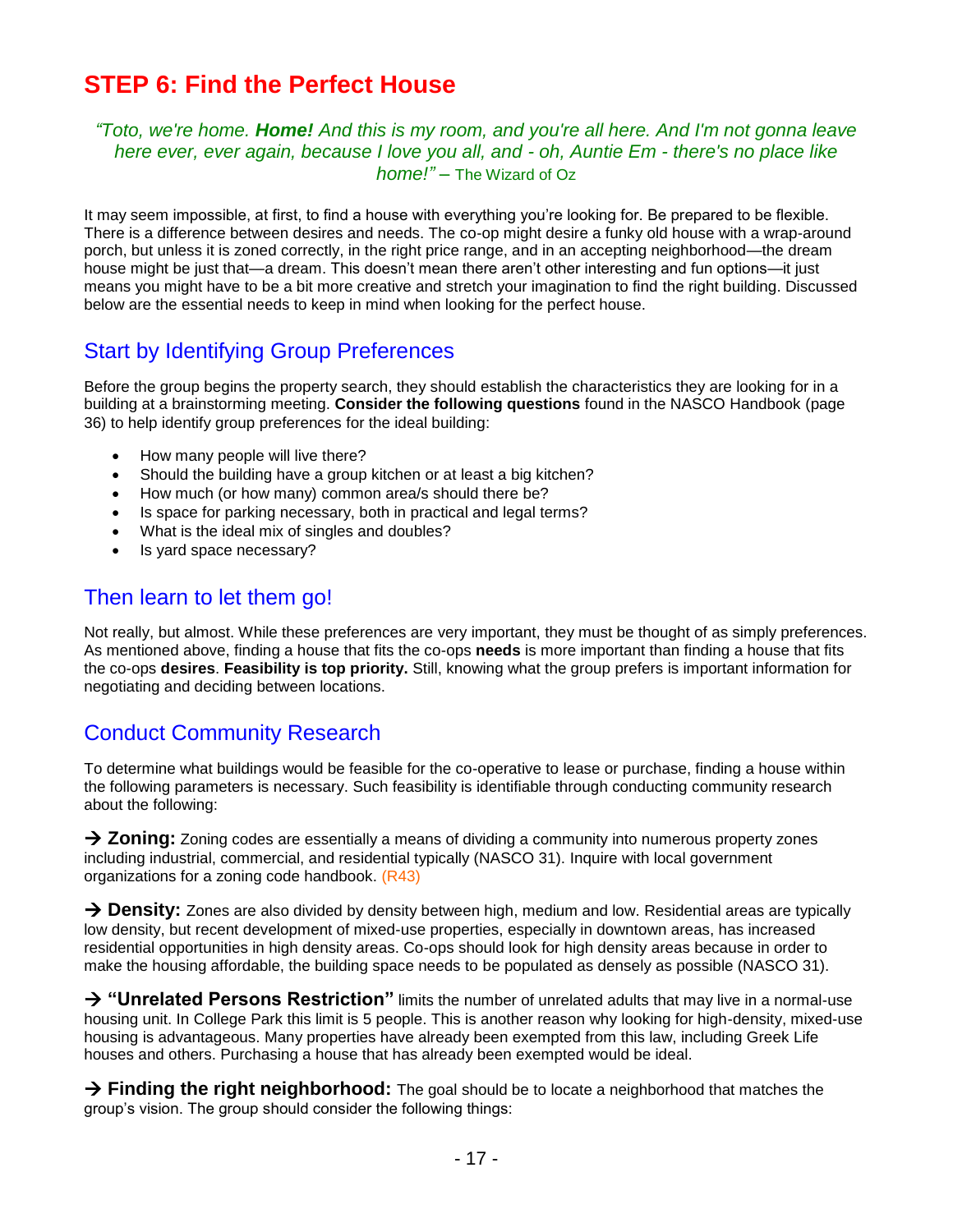- Locating a neighborhood zoned for high density, multi-family, residential use
- Finding a neighborhood with property values in the co-op's range
- Accessibility to campus through proximity or public transportation
- Student to family residence ratio (Realistically speaking, if a cooperative hopes to remain in a neighborhood for years to come, the co-op's neighbors should be people receptive to their presence. Family-majority neighborhoods might not be happy with a co-op as neighbors if it means late night parties twice a month).

→ **Work with a Realtor:** An effective tool in the property search is a Real Estate agent, who can help by guiding group members through the local housing market and available properties. The perk? Realtor's are paid in the form of commission based on a percentage of the selling price. (That means no up-front costs!) The caution? Commission-based payments could result in the Realtor encouraging you to buy a house that doesn't fit all of your needs. Working with a trusted Realtor that friends, family or staff have had positive experiences with is a step in the right direction. Our group has already formed a relationship with Long & Foster Realtor **Tim Uber** (R44) who proved to be very patient, helpful, informative, and sympathetic to the cooperative initiative. Additionally, involving the Advisory Committee in analyzing housing options could prove useful.

→ Stay informed about College Park housing: Being in-the-know about development, foreclosures, and government initiatives can result in leads to houses or programs perfect for the cooperative movement. Check out the web-blog [http://rethinkcollegepark.net](http://rethinkcollegepark.net/) for updates about College Park development and housing conditions. (R45)

# Assess House Specifics

→ Size: While the founding co-op group usually has an idea about what the ideally sized house would be (based on the number of people they desire in the house), flexibility here is important. Finding a house that can meet the before mentioned restrictions will be challenging. If the group finds one that is a bit smaller or a bit larger than hoped for, they should not look at this as a loss, but as a success for finding a house at all.

→ **House Features** such as a large kitchen and dining space, a great number of bedrooms, and a one-to-four or one-to-five ratio of bathroom to bedroom are ideal. With that said, oftentimes buildings undergo some sort of refurbishment and redesigning to make the house better fit the needs of cooperative housing.

→ **Maintenance:** Assessing the level of start-up maintenance a property would need before moving in is an essential component to choosing the right house. The condition of house foundations and amenities such as roofing, paint, heater and air conditioning, water pressure, weather-proof, rodents, bugs, etc. are important things to consider in terms of added cost, sweat equity and feasibility.

→ Inspection and Appraisal: When the group agrees on a feasible house, an Inspection and Appraisal should be conducted by an independent housing inspector, to assess the value and condition of the property. This is an important way for the group to gauge level of start-up maintenance a property would need before moving in, as well as adjust for the true cost of the property. The condition of house foundations and amenities such as roofing, paint, electricity, plumbing, heater and air conditioning, water pressure, weather-proof, rodents, bugs, etc. are important things to consider in terms of added cost, sweat equity and feasibility.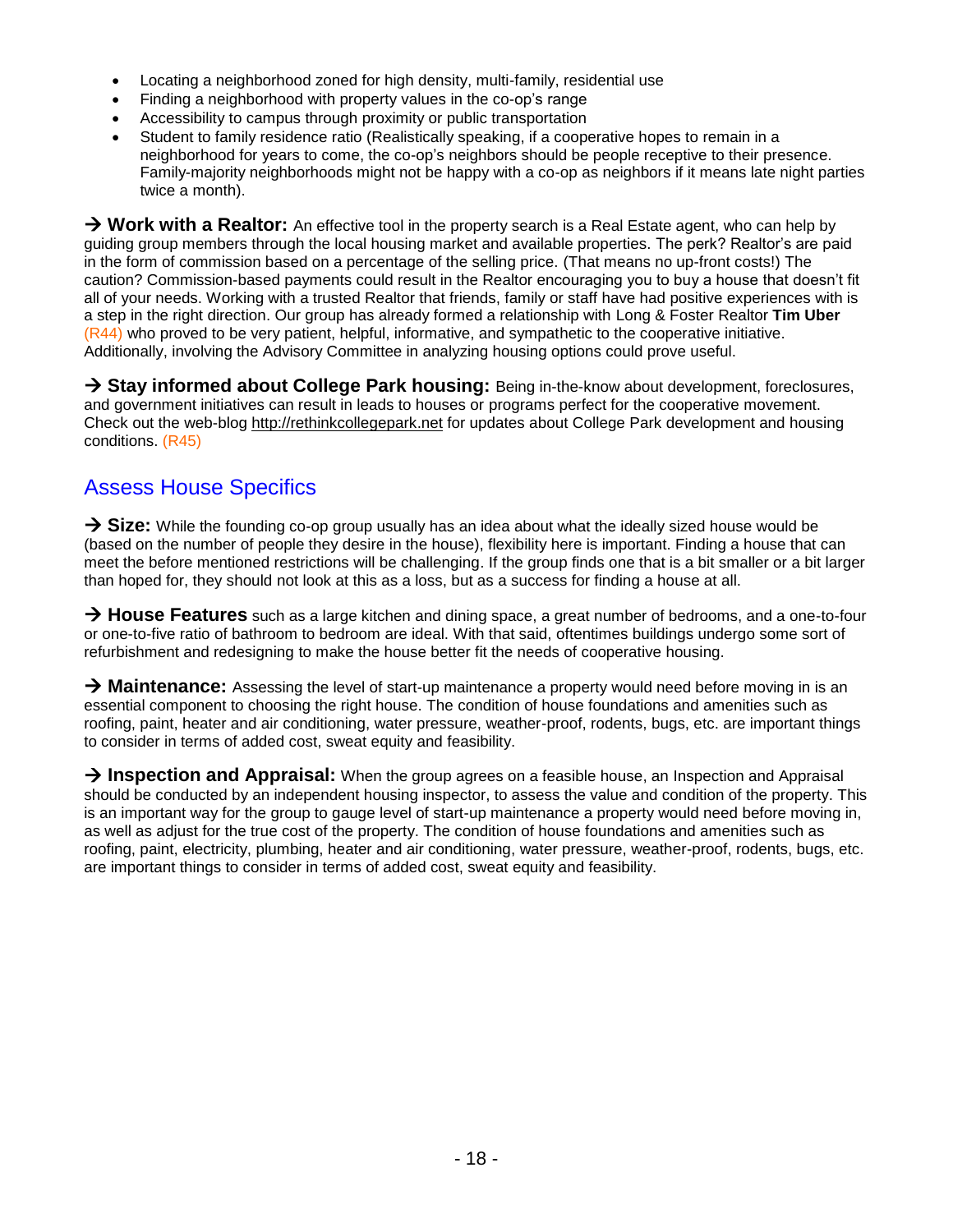# **STEP 7: Spread the Movement**

#### *Imagine the possibilities!*

Once the previous 6 steps are mostly established, the cooperative has the potential to become a moving force. Using the groups' sphere of influence, the cooperative should begin reaching out to wider audiences and the public at large through educational development and extended partnerships. The co-op can do this through accomplishing the following things:

→ **Develop an Educational Outreach Team** that's sole mission is to hold teach-ins, events and presentations about the 'what', 'why' and 'how' of co-op housing and cooperatives in general. Educating the public to create a supportive community-base for co-ops is an important way to helping their longevity and presence in the community. The Vail Co-op in Ann Arbor has some helpful documents about how to do this. (R46)

→ Develop a Recruitment Team that is dedicated to ensuring house vacancies are filled. They work hand-in-hand with the Educational Outreach Team, and some of their work overlaps (making sure people know *what* co-op housing is). The Recruitment Team places most of its energy publicizing house vacancies in various places such as message boards, online data bases, newspapers, Facebook, word of mouth, etc. Check out Vail Co-op's recruitment guide (R46)

 **Extend relationships with local cooperatives** to ensure financial support and to further the cooperative movement as a whole. The Maryland Food Collective is a great place to start in terms of true relationship building. Once the house is established, they could be the main source from which the house purchases its food—and could do so at reduced, bulk rates. More, the Food Collective and co-op house could work together on the educational front to provide teach-ins also about healthy eating and cooperative movements in an effort to educate the public about alternative ways to achieve deeper equality, participation and democracy.

→ **Maintain relationships with co-op supporters** such as the UMD Administration, City of College Park, and government housing programs. This could come in handy in a number of ways. If the co-op is struggling with finances, zoning laws, occupancy laws or neighborhood discontents, having strong and rooted relationships with these groups is a good way to find support and solutions for problems. Invite them over for a huge community dinner once a month. After all, there's usually left overs!

→ **Accrue ample revenue funds**. As mentioned above in Form a Financial Strategy, revenue funds are the key to longevity and growth.

→ Hire additional staff positions with the accrued revenue. This will ensure some of the must-do tasks to ensure the co-op doesn't plummet—like outreach and long-term finances—are taken care of and won't fall victim to the transitional gaps of the changing co-op population.

→ Purchase additional houses under the umbrella of the cooperative corporation. This is where things start to speed up and get fun. Multiple houses means even stronger collaborations, more vibrant community, and deeper financial security for a larger number of UMD students.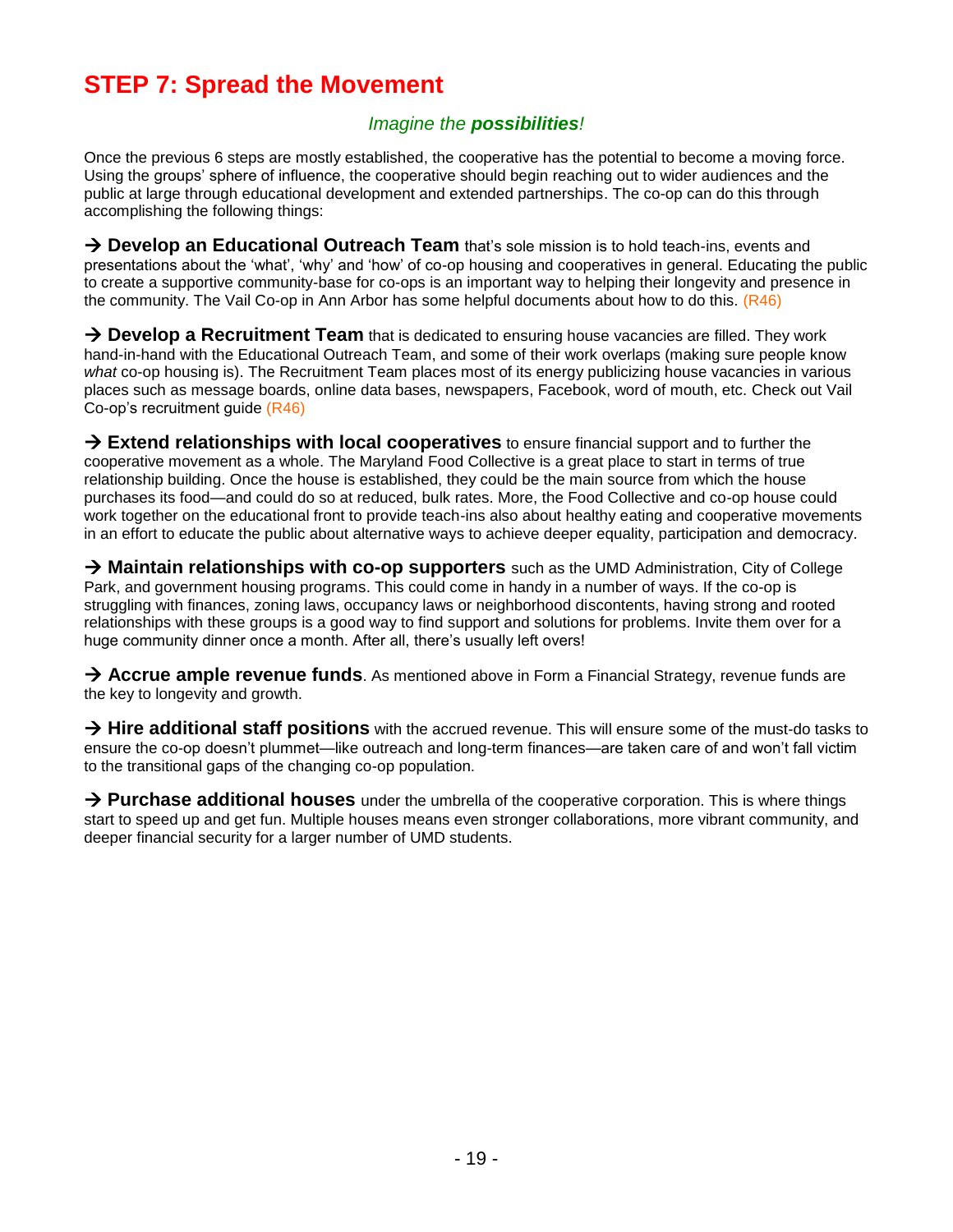# **Know Your Resources**

#### ‗Now listen here kiddo—don't go tryin'a *reinvent* the wheel!'

Pssst-The Action Plan & Resource Guide will be made available at [www.coophousingproject.blogspot.com](http://www.coophousingproject.blogspot.com/) both to view as an online document as well as a PDF file.

#### **Coalition Builders**

- 1. CIVICUS
	- o Director Dr. Sue Briggs: [sbriggs@bsos.umd.edu,](mailto:sbriggs@bsos.umd.edu) 301-405-8759
	- o http://www.CIVICUS.umd.edu
- 2. Global Communities
	- o Director [Kevin McClure](http://international.umd.edu/sparkplug/sites/Global%20Communities%20/kmcclur3@umd.edu)**:** [kmcclure3@umd.edu](mailto:kmcclure3@umd.edu)
	- o <http://www.international.umd.edu/gc>
- 3. University Honors
	- o Director Dr. Bill Dorland: [bdorland@umd.edu,](mailto:bdorland@umd.edu) 301-405-6771
	- o <http://www.honors.umd.edu/>
- 4. College Park Scholars
	- o Director Dr. Greig Stewart: [gstewart@umd.edu](mailto:%20gstewart@umd.edu)<br>o http://www.scholars.umd.edu/
	- <http://www.scholars.umd.edu/>
- 5. Writer's House
	- o Director Johnna Schmidt: [jschmidt@umd.edu](mailto:jschmidt@umd.edu)
	- o <http://www.writershouse.umd.edu/>
- 6. Language House
	- o Director Dr. Phoenix Liu: 301-405-6996, [PhoenixL@umd.edu](mailto:PhoenixL@umd.edu)
	- o <http://www.languages.umd.edu/lh/>

#### **Outreach**

- 7. UMD Co-op Presentation
	- o http://coophousingproject.blogspot.com/
- 8. Interest Meeting Agenda
	- o http://coophousingproject.blogspot.com/
- 9. COUCH Interest Form
	- o http://couch.coop/interest.html
- 10. Diamondback Article
	- o [http://media.www.diamondbackonline.com/media/storage/paper873/news/2009/02/25/News/](http://media.www.diamondbackonline.com/media/storage/paper873/news/2009/02/25/News/%20Under.One.Roof-3647228.shtml)  [Under.One.Roof-3647228.shtml](http://media.www.diamondbackonline.com/media/storage/paper873/news/2009/02/25/News/%20Under.One.Roof-3647228.shtml)
- 11. Facebook Group
	- o Search: Co-op Housing College Park

#### **Community Building**

- 12. The Citizen's Solution by Harry T. Boyte (Sept 2004).
	- o <http://books.google.com/books?id=rgmOBz2nUscC&printsec=frontcover>
- 13. Timeline of Goals leading up to Fall 2010
	- o [http://coophousingproject.blogspot.com](http://coophousingproject.blogspot.com/)

## **Supportive Figures**

- 14. NASCO Senior Director of Development and Property Services o Jim Jones: [jim@nasco.coop,](mailto:jim@nasco.coop) 734 657.8471
- 15. Co-op Development Organizer's Handbook
	- o <http://nasco.coop/development/node/138>
- 16. SGA Neighborhood Legislator
	- o Josef Parker: Josef.parker11@gmail.com
- 17. Assistant Director Off-Campus Housing Services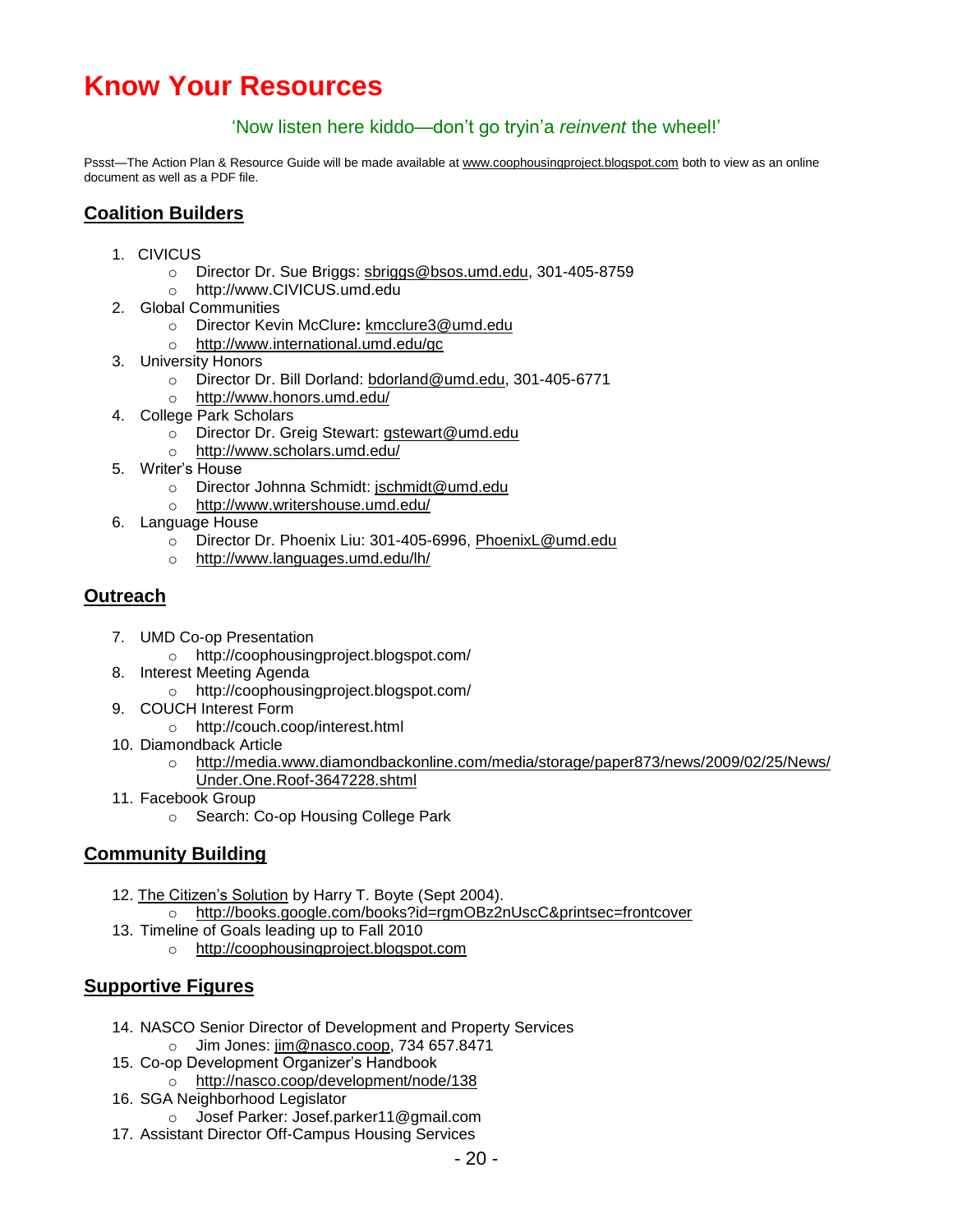- o Adrienne Hamcke-Wicker: 301-314-7249 [ahamcke@umd.edu](mailto:ahamcke@umd.edu)
- **City and County Council:**
	- 18. Prince George's County Councilperson
		- o Eric Olson: EOlson@co.pg.md.us
	- 19. Mayor of College Park
		- o Stephan Brayman: [cprules@mindspring.com,](mailto:cprules@mindspring.com) 301 345 2547
	- 20. College Park City Council member
		- o Stephanie Stullich: [stullich@earthlink.net,](mailto:stullich@earthlink.net) 301 864 6709
	- 21. College Park City-University Partnership
		- o Contact Stephan Brayman or Stephanie Stullich

#### **UMD Administration:**

- 22. VP of Administrative Affairs
	- o Anne Wiley: [awiley@umd.edu](mailto:awiley@umd.edu)
- 23. VP of Student Affairs
- o Linda Clement: [lclement@umd.edu](mailto:lclement@umd.edu)

#### **Co-op Allies:**

- 24. Takoma Park Manor Circle House
	- o Founder Ryan McAllister: [ryan@notjustskin.org](mailto:ryan@notjustskin.org)
- 25. Maryland Food Collective
	- $\circ$  Manager John Gun, 301-314-8089
	- o Basement of the STAMP Student Union
- 26. University of Michigan's Inter-Cooperative Council
	- o <http://icc.coop/>

#### **Finances**

- 27. Lease-to-own agreement
	- o [http://www.mtgprofessor.com/A%20-%20Purchasing%20a%20House/lease-to](http://www.mtgprofessor.com/A%20-%20Purchasing%20a%20House/lease-to-own_purchases.htm)[own\\_purchases.htm](http://www.mtgprofessor.com/A%20-%20Purchasing%20a%20House/lease-to-own_purchases.htm)
- 28. Cooperative Development Fund Resources <http://www.ncba.coop/resources.cfm?rcatid=12&atitle=Cooperative+Development+Funds> COUCH Co-op
- 29. Operating and Planning Budgets
	- o http://couch.coop/docs/finance.html
- 30. Kagawa Fund for Cooperative Development
	- o <http://www.nasco.coop/development/node/135>

#### **Legalities**

- 31. Incorporation Forms
	- o Maryland Department of Assessments and Taxation
	- [http://www.dat.state.md.us/sdatweb/non\\_stock.pdf](http://www.dat.state.md.us/sdatweb/non_stock.pdf)
- 32. UT AUSTIN By-Laws
	- o <http://iccaustin.coop/rules/index.html>
- 33. COUCH By-Laws, Board Operating Procedures, Standing Rules and Job Descriptions
	- o http://couch.coop/docs/procedure.html

#### **Constitution**

- 34. Gwendolyn Brooks Co-op Handbook
	- o <http://www.couch.coop/Brooks/handbook.pdf> Room Picks meeting
- 35. Inter Cooperative Council
	- o [http://wiki.icc.coop/index.php/Room\\_picks\\_FAQ](http://wiki.icc.coop/index.php/Room_picks_FAQ)
- 36. House Officer Training Files
	- o Inter Cooperative Council
	- o [http://wiki.icc.coop/index.php/House\\_officer\\_training\\_files](http://wiki.icc.coop/index.php/House_officer_training_files)
- 37. Committee Pages
	- o Inter Cooperative Concil